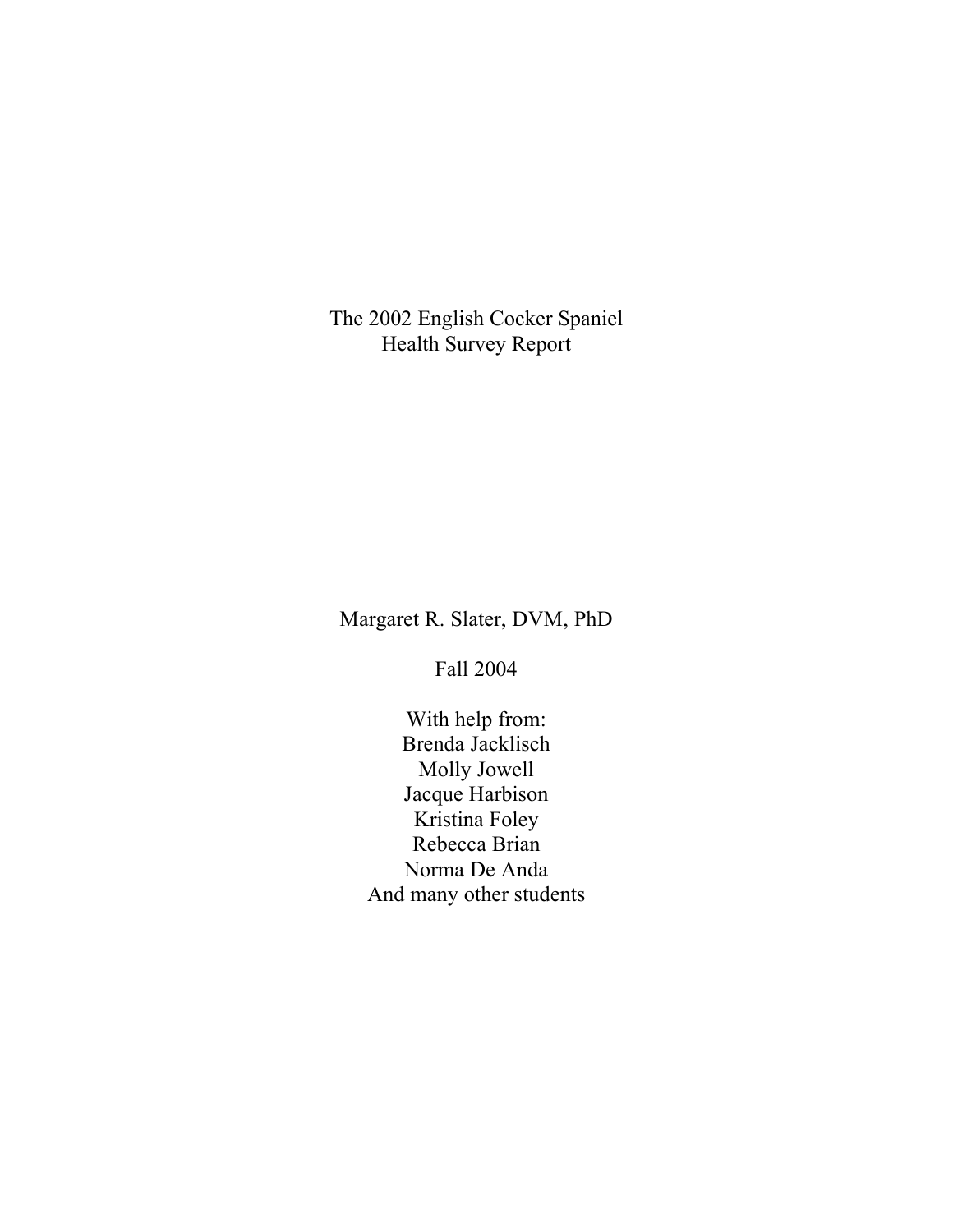### Background:

The English Cocker Spaniel Club of America requested a general health survey for English Cocker Spaniels. The purpose was to find possible emerging breed-related health problems, so that concerns and breed problems can be addressed. Previous surveys were used as a basis for the current survey.

### Methods:

The survey was mailed to all members of the English Cocker Spaniel Club of America between December 31, 2001 and January 10, 2002 requesting responses by February 14, 2002. It was noted that if a member did not want to participate or no longer had an English Cocker, then they should return the blank survey. Postcard reminders were sent out in June and October 2002. Another copy of the survey was sent out in October 2003. New addresses on the mailing list required an additional postcard reminder in March 2004.

Answers from the surveys were compiled into excel spreadsheets under each survey identification number. Then data was sorted into tables for easier analysis. In most cases, variables (i.e. age, color, and sex) were specifically noted in the tables. It should be made clear that ages are in years, except when noted.

### Results:

There were 487 English Cocker Spaniel owners and members of the club who responded; 287 of these were breeders. Originally, 812 members were sent surveys; however, 67 of these no longer had dogs, had died, were not members, or had bad addresses. Sixteen blank forms were returned, and there were 487 responses, therefore we had a 65% response rate. Possible reasons as to why the rest did not reply cannot be certain. Reasons could include: 1) too time consuming; 2) too many dogs to include; 3) too many health problems; 4) very few or no health problems; 5) have not recently owned English Cocker Spaniels; 6) some other unknown reason. The higher the response rate, then the more accurate and conclusive the data. The survey did include a total of 3,537 English Cocker Spaniels. The top problems in the dogs were: bite problems (7.63%), skin allergies (4.16%), shyness (3.53%), cataracts (3.31%), deafness (2.86%), aggression towards other dogs (2.8%), and benign tumors (2.52%).

The majority of the dogs in the survey were parti-colored. Fifty-nine percent of the respondents were breeders who bred an average of one litter per year, with an average of four puppies per litter. The most common reproductive problems in female dogs were irregular heat cycles and difficulty whelping, this accounted for 46% of the female reproductive problems. In male dogs cryptorchidism was the most common, accounting for 60% of the male reproductive problems. Leading causes of death in the dogs were old age and cancer.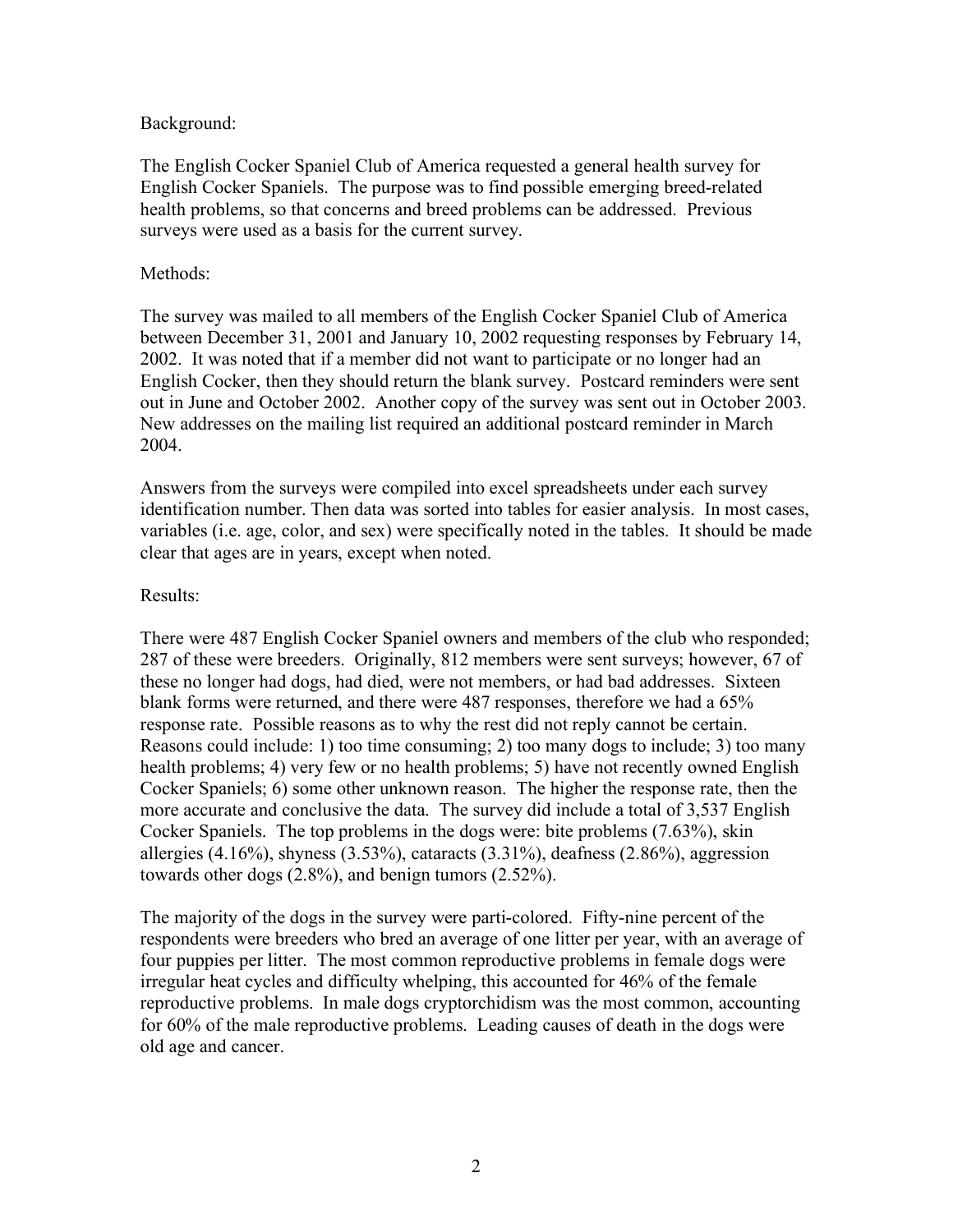Blood disorders were extremely rare. No dogs surveyed had been diagnosed with hemophilia. Bone and joint problems were extremely rare. Hip dysplasia occurred in less than 2% of the dogs and only 1% of the dogs had any type of disk problems. Eightythree dogs had some form of cancer and eighty-nine dogs had benign tumors. Together this accounts for only 5% of the dogs. Cardiovascular diseases were low, with less than 2% of the dogs having heart murmurs. Allergies affected approximately 4% of the dogs (147 cases), with 15 cases being affected by Demodex.

Forty-three percent of the dogs have been BAER tested. Almost 3% of the dogs had deafness in either one or both ears. From the dogs that produced deaf puppies, 44 puppies had incomplete masks and 12 had blue eyes. Approximately 8% of the dogs surveyed had chronic ear infections. Hypothyroidism was the most common endocrine disease, but only affecting just over 1% of the dogs.

Cataracts occurred in 3% of the dogs; and slightly less than 1% of the dogs had blue eyes. Gastrointestinal problems only affected approximately 2% of the dogs. Sixty-eight dogs (2%) suffered from seizures, while only thirteen were maintained on anticonvulsants. Eight percent of the dogs had bite problems, with half of these having an undershot mouth. Six percent had lip fold infections.

One percent of the dogs were aggressive to people, while two percent were aggressive to other dogs. Shyness affected 4% of the dogs. Urinary and kidney problems affected 3% of the dogs; one percent had bladder crystals.

Nineteen percent of owners with dogs had experienced vaccine reactions. Pica was a problem that 37% of owners had encountered. The OptiGen DNA marker test for prcd had been used by 95% of dog owners. Eighty-six percent of owners felt that it is important for the ECSCA to maintain a special account for health research, with almost 60% of the respondents already have or plan to contribute to the account. Eighty-two percent felt that health concerns were very important.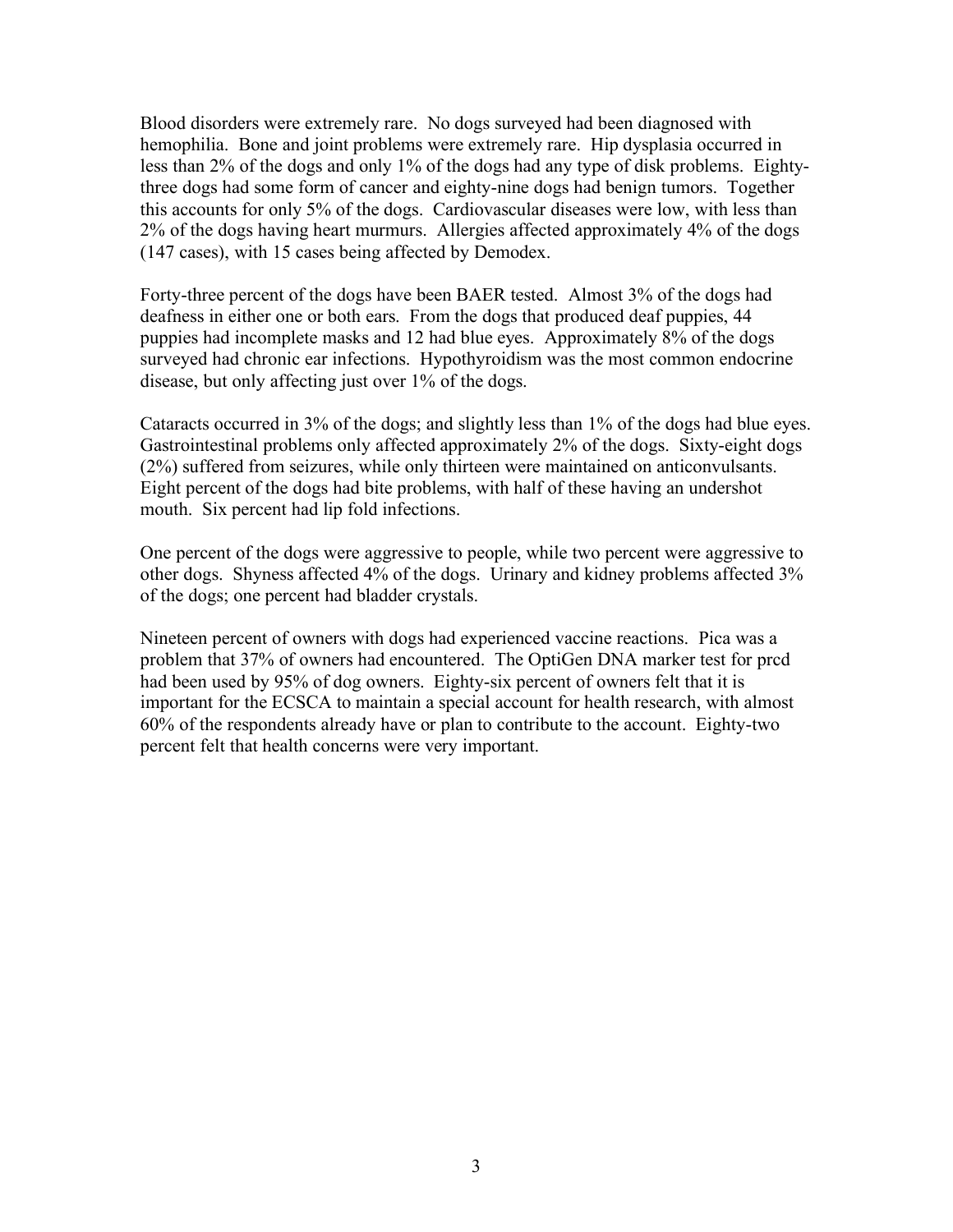| <b>SPANIEL OWNERS</b>                      |             |  |  |
|--------------------------------------------|-------------|--|--|
|                                            | # of owners |  |  |
| parti-colored                              | 413         |  |  |
| solid-colored                              | 138         |  |  |
| hybrid                                     | 56          |  |  |
| deceased dogs                              | 450         |  |  |
| average life span                          | 12          |  |  |
| median # of cockers on premises            | 5           |  |  |
| minimum # of cockers on premises           |             |  |  |
| maximum # of cockers on premises           | 100         |  |  |
| <b>Total # Owners (including breeders)</b> | 487         |  |  |
| <b>Total # Breeders</b>                    | 287         |  |  |
| Total # cockers in survey                  | 3537        |  |  |

# **REPRODUCTION**

| <b>Breeding</b>           |     |
|---------------------------|-----|
| owners that breed cockers | 287 |
| average litter/year/owner |     |
| average puppies/litter    |     |
| median puppies/litter     |     |
| maximum puppies/litter    |     |
|                           |     |

# **Female Reproductive Problems**

|                             | $#$ of dogs |
|-----------------------------|-------------|
| irregular heat cycles       | 87          |
| difficult whelping          | 82          |
| failure to conceive         | 73          |
| failure to carry to term    | 35          |
| insufficient milk           | 29          |
| chronic false pregnancies   | 27          |
| other reproductive problems | 38          |
| Total                       | 371         |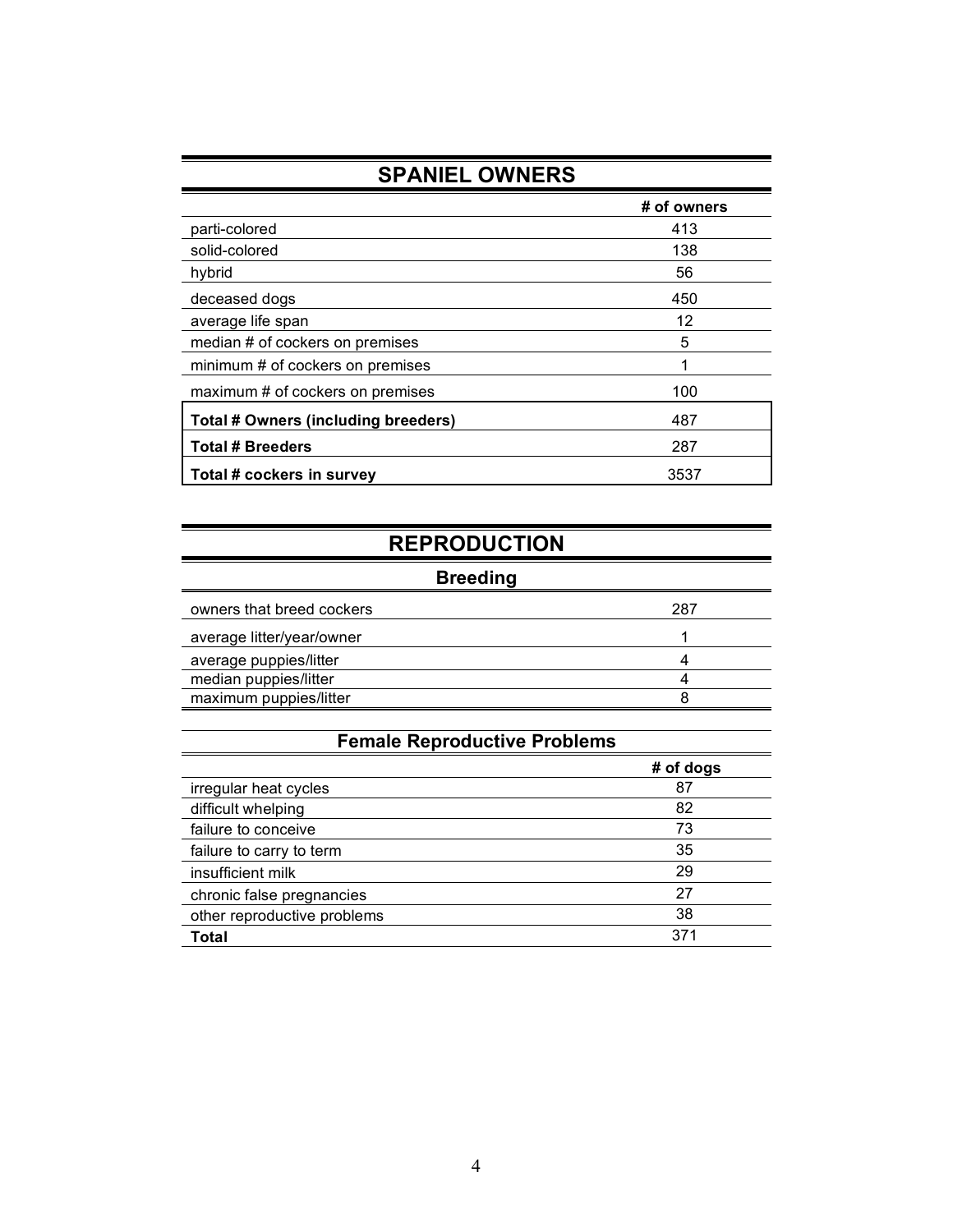| <b>Poor Mothering Instinct:</b>                     | # of dogs |
|-----------------------------------------------------|-----------|
| not wanting to feed puppies                         | 9         |
| not wanting to clean puppies                        | 8         |
| ignored puppies                                     | 6         |
| too much licking/nipped too close to umbilical site | 2         |
| trouble whelping                                    |           |
| stepped/laid on 1st litter                          | 1         |
| turned on puppies for few days then fine            | 1         |
| wanted to separate puppies and care for separately  | 1         |
| Total                                               | 29        |
|                                                     |           |
| Pyometra:                                           |           |
| number affected                                     | 39        |
| median age                                          | 5         |
| minimum age                                         | 6 months  |
| maximum age                                         | 13        |
| number that conceived after treatment               | 6         |

## **Puppy Problems**

| <b>Problems:</b>                     | # of dogs |
|--------------------------------------|-----------|
| swimmers                             | 77        |
| cleft palate                         |           |
| inguinal hernia                      | 60        |
| incomplete ab closure                | 19        |
| hydrocephalus                        |           |
| congenital defects (hermaphroditism) | 20        |
| other puppy problems                 | 66        |
| Total                                | 316       |

## **Male Reproductive Problems**

| <b>Problems:</b>                 | # of dogs |
|----------------------------------|-----------|
| cryptorchidism                   | 116       |
| abnormal semen                   | 17        |
| lack of libido                   | 9         |
| testicular atrophy               |           |
| congenital defects               |           |
| other male reproductive problems |           |
| Total                            | 192       |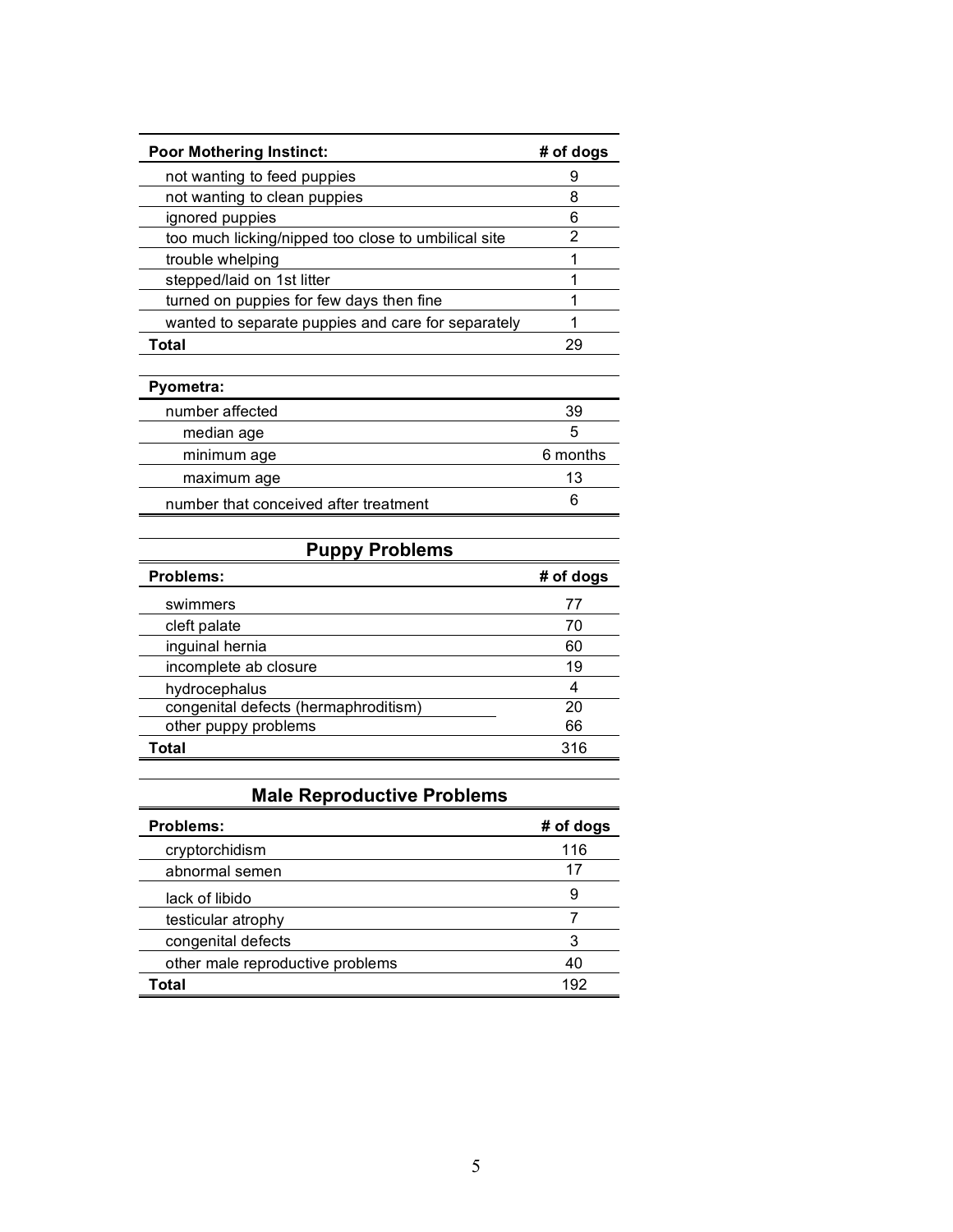| <b>COMMON CAUSES OF DEATH</b> |                |                                       |              |  |  |
|-------------------------------|----------------|---------------------------------------|--------------|--|--|
| old age                       | 173            | autoimmune clotting disorder          | 1            |  |  |
| cancer                        | 101            | birthing                              | 1            |  |  |
| unthrifty puppy               | 33             | colon defect                          | 1            |  |  |
| kidney failure                | 15             | c-section complications               | 1            |  |  |
| unknown                       | 11             | degenerative myelopathy               | 1            |  |  |
| cleft palate                  | 9              | degenerative nerve and muscle disease | $\mathbf{1}$ |  |  |
| congestive heart failure      | 9              | diabetes                              | 1            |  |  |
| heart problems                | 9              | dog fight                             | 1            |  |  |
| pancreatitis                  | 7              | early onset PRA                       | 1            |  |  |
| euthanized                    | 5              | failure to nurse                      | 1            |  |  |
| prematurity                   | 5              | hemolytic anemia                      | 1            |  |  |
| autoimmune disorder           | 4              | hypoglycemia                          | 1            |  |  |
| autoimmune hemolytic anemia   | 3              | Inflammatory bowel disease            | 1            |  |  |
| cars                          | $\overline{2}$ | Irritable bowel syndrome              | 1            |  |  |
| choking accident              | $\overline{2}$ | <b>ITP</b>                            | 1            |  |  |
| cushings disease              | $\overline{2}$ | liver disease                         | 1            |  |  |
| <b>FN</b>                     | $\overline{2}$ | lung disease                          | 1            |  |  |
| heart attack                  | $\overline{2}$ | mother sat on pup                     | 1            |  |  |
| hip dysplasia                 | $\overline{2}$ | neurologic disease                    | 1            |  |  |
| hypothermia                   | $\overline{2}$ | nut poisoning                         | 1            |  |  |
| leukemia                      | $\overline{2}$ | pulmonary edema                       | 1            |  |  |
| natural                       | $\overline{2}$ | puppy bloat                           | 1            |  |  |
| pneumonia                     | $\overline{2}$ | saccular bronchiectasis               | 1            |  |  |
| accident                      | 1              | spinal cord tumor                     | 1            |  |  |
| acute nephritis               | 1              | stillborn                             | 1            |  |  |
| aggression                    | 1              | temperament                           | 1            |  |  |
| antifreeze poisoning          | 1              | twisted bowel                         | 1            |  |  |

# **HEALTH PROBLEMS**

## **Blood Disorders**

| Platelet function disorder    |    |  |
|-------------------------------|----|--|
| Hemophilia in males           |    |  |
| Hemophilia in females         |    |  |
| Von Willebrands dz in males   |    |  |
| Von Willebrands dz in females |    |  |
| <b>Other Blood Disorders</b>  | 11 |  |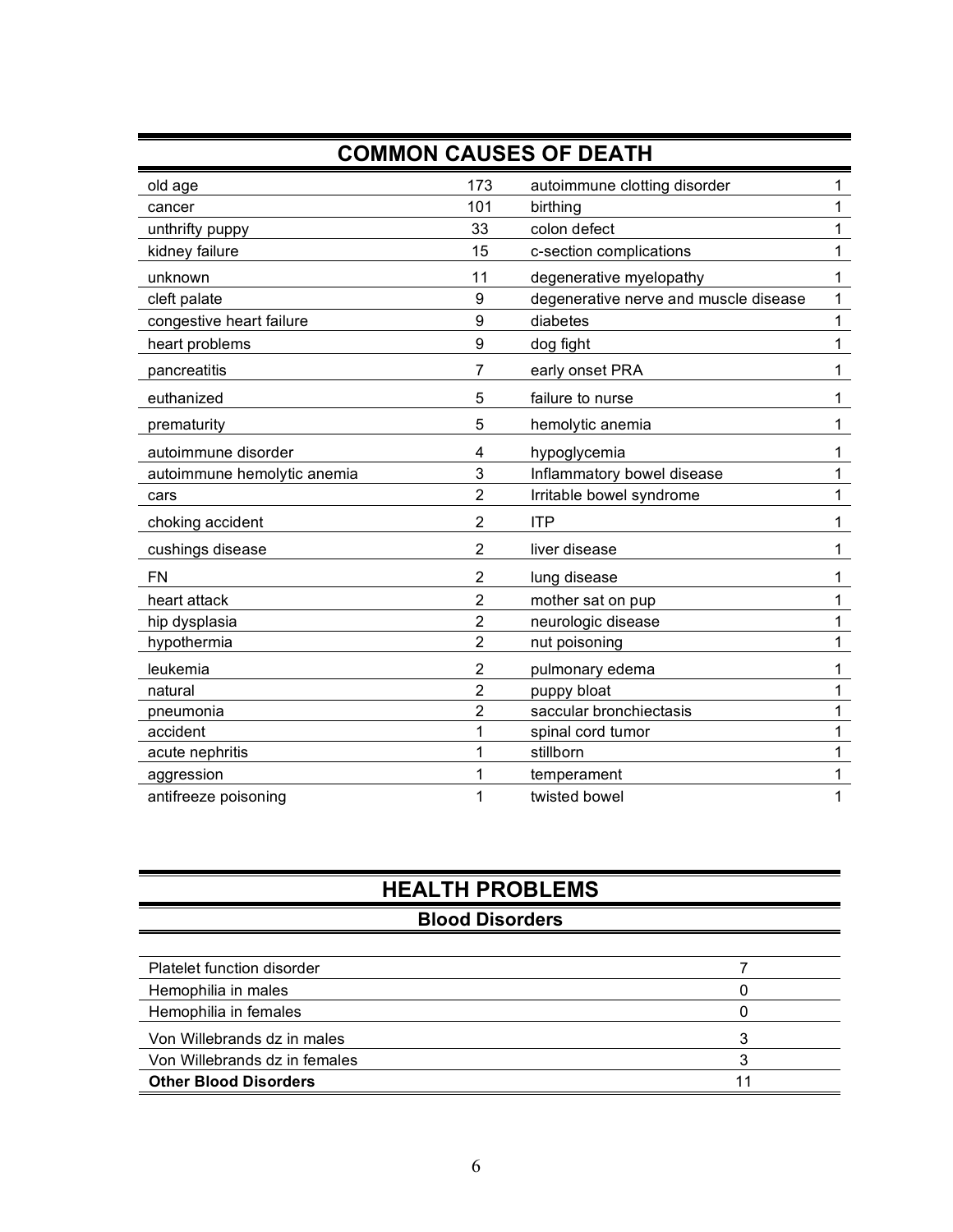| <b>Bones/Joints</b>                    |                |  |
|----------------------------------------|----------------|--|
|                                        |                |  |
| <b>Testing:</b>                        | # of Owners    |  |
| <b>OFA</b> tested                      | 363            |  |
| Penn-Hip tested                        | 19             |  |
|                                        |                |  |
| Brachydactyl-short toe/s:              | # of dogs      |  |
| Front/Rt.                              | 17             |  |
| Front/Lf.                              | 3              |  |
| Back/Rt.                               | 0              |  |
| Back/Lf.                               | 0              |  |
| Front/unk                              | 4              |  |
| Front/Both                             | 22             |  |
| Back/Both                              | 1              |  |
| <b>Total</b>                           | 47             |  |
| % of Affected Dogs Per Total # of Dogs | 1.33%          |  |
|                                        |                |  |
| <b>Patellar Luxation:</b>              | # of dogs      |  |
| medial                                 | 13             |  |
| lateral                                | 22             |  |
| unknown medial or lateral              | 12             |  |
| male                                   | 17             |  |
| female                                 | 29             |  |
| unknown sex                            | 1              |  |
| median age                             | 1              |  |
| minimum age                            | 3 months       |  |
| maximum age                            | 12             |  |
| <b>Total</b>                           | 47             |  |
| % of Affected Dogs Per Total # of Dogs | 1.33%          |  |
| <b>Hip Dysplasia:</b>                  | # of dogs      |  |
| solid colored                          | 18             |  |
| parti-colored                          | 31             |  |
| male                                   | 18             |  |
| female                                 | 29             |  |
| unknown sex                            | $\overline{2}$ |  |
| <b>Total</b>                           | 49             |  |
| % of Affected Dogs Per Total # of Dogs | 1.39%          |  |
|                                        |                |  |
| <b>Other Bone/Joint Problems</b>       | 24             |  |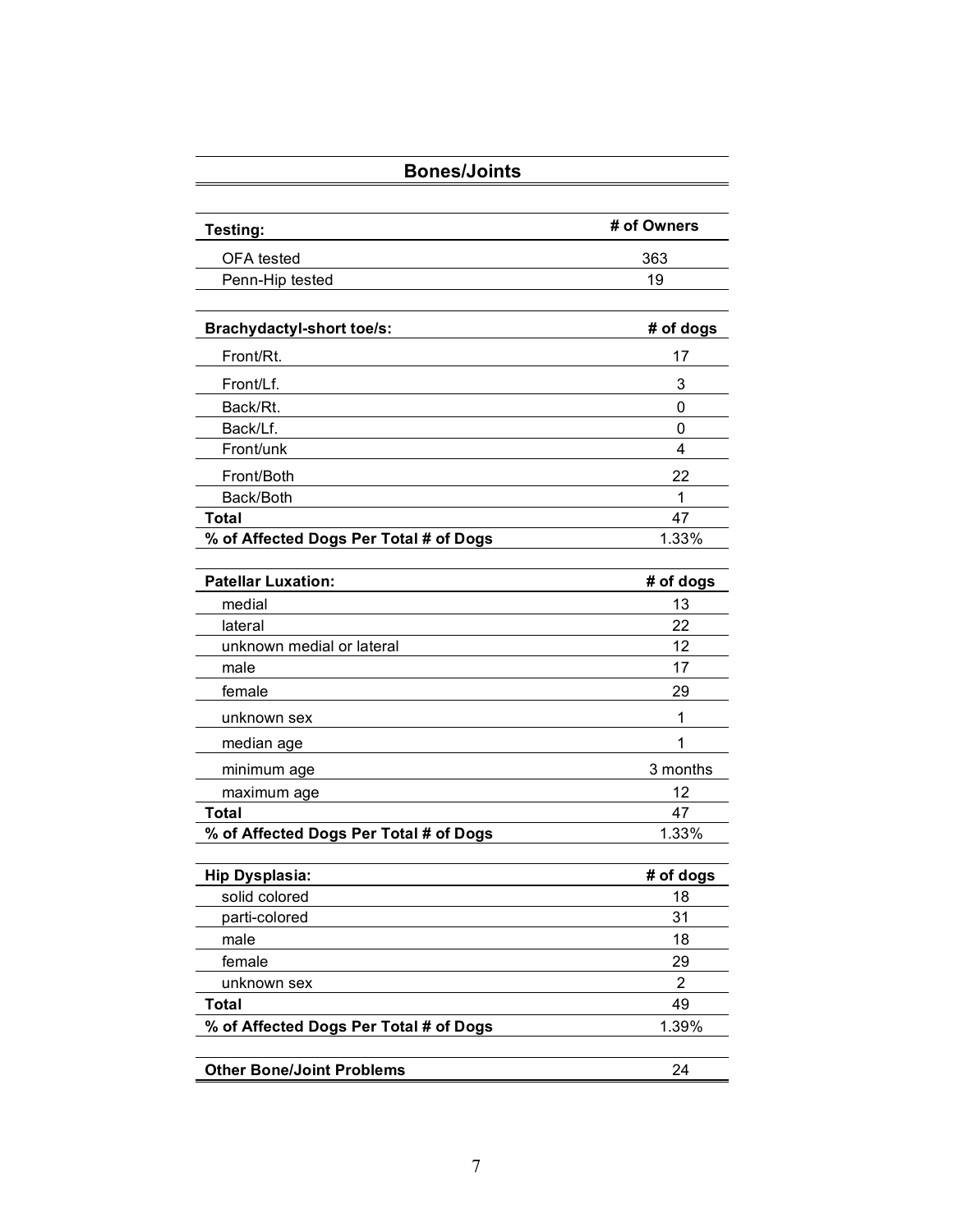| <b>Disk Problems</b>                   |                |              |                |  |
|----------------------------------------|----------------|--------------|----------------|--|
|                                        |                |              |                |  |
| Location:                              | Age            | <b>Male</b>  | <b>Female</b>  |  |
| cervical                               | 6              |              | 1              |  |
|                                        | 8              | $\mathbf 1$  |                |  |
|                                        | 8              | 1            |                |  |
|                                        | 8              |              | 1              |  |
|                                        | 9              |              | $\overline{1}$ |  |
|                                        | 10             | 1            |                |  |
|                                        | 15             |              | 1              |  |
| back                                   | 4              | $\mathbf{1}$ |                |  |
|                                        | 7              |              | 1              |  |
|                                        | 8              | 1            |                |  |
|                                        | 13             | ?            | ?              |  |
|                                        | ?              | 1            |                |  |
| mid-back                               | 5              | 1            |                |  |
|                                        | 8              | 1            |                |  |
|                                        | 9              | 1            |                |  |
| $T11-12$                               | 7              | 1            |                |  |
| $T12-13$                               | 8              | 1            |                |  |
|                                        | 12             |              | 1              |  |
| TL junction                            | 7              |              | 1              |  |
| 6th lumbar                             | 6              | 1            |                |  |
| lumbar                                 | $\overline{2}$ |              | 1              |  |
|                                        | 8              | 1            |                |  |
|                                        | 8              |              | 1              |  |
|                                        | 8              |              | 1              |  |
|                                        | 9              | 1            |                |  |
|                                        | 9              |              | 1              |  |
|                                        | 11             | 1            |                |  |
|                                        | 11             | 1            |                |  |
|                                        | 13             | 1            |                |  |
|                                        | 13             |              | 1              |  |
| spine                                  | 11             |              | $\overline{1}$ |  |
| unknown                                | $\mathbf 2$    |              | 1              |  |
|                                        | 8              |              | 1              |  |
|                                        | 10             | 1            |                |  |
|                                        | 11             | 1            |                |  |
|                                        | 12             | 1            |                |  |
| <b>Median Age:</b>                     |                |              | 8              |  |
| Total # of males:                      |                |              | 20             |  |
| <b>Total # of Females:</b>             |                |              | 15             |  |
| <b>Total</b>                           |                |              | 36             |  |
| % of Affected Dogs Per Total # of Dogs |                |              | 1.02%          |  |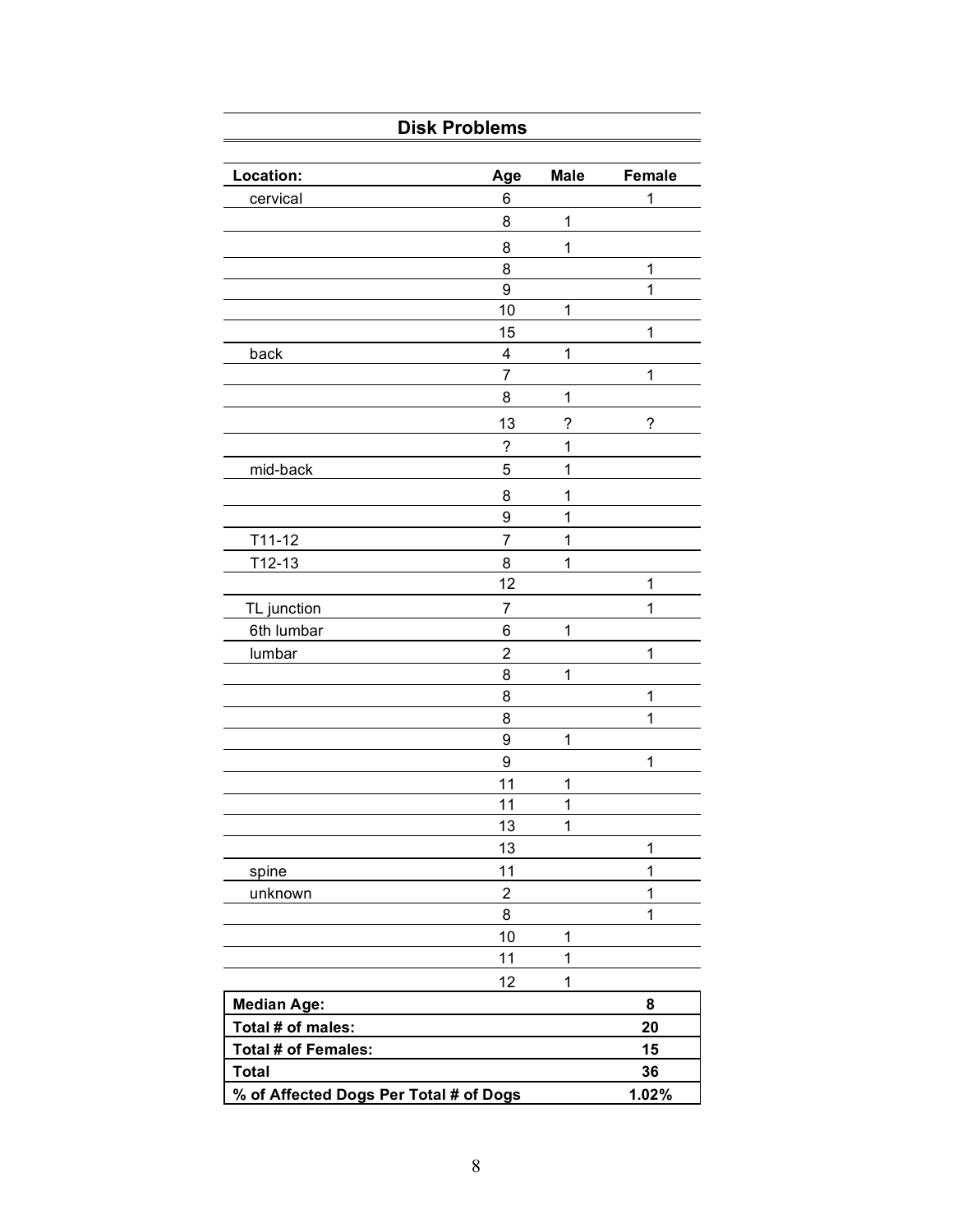| Location<br><b>Male</b><br>Female<br><b>Both</b><br><b>Type</b><br>Age<br>Hemangiosarcoma<br>abdomen<br>$\mathbf 1$<br>8<br>abdomen/liver<br>1<br>13<br>10<br>liver<br>1<br>1<br>10<br>lung<br>$\mathbf{1}$<br>9<br>spleen<br>unknown<br>$\mathbf 1$<br>9<br>11<br>1<br>11<br>1<br>10<br>Median Age<br>Minimum Age<br>8<br>13<br>Maximum Age<br>Total<br>8 | <b>Cancer</b>                          |  |  |  |  |       |
|------------------------------------------------------------------------------------------------------------------------------------------------------------------------------------------------------------------------------------------------------------------------------------------------------------------------------------------------------------|----------------------------------------|--|--|--|--|-------|
|                                                                                                                                                                                                                                                                                                                                                            |                                        |  |  |  |  |       |
|                                                                                                                                                                                                                                                                                                                                                            |                                        |  |  |  |  |       |
|                                                                                                                                                                                                                                                                                                                                                            |                                        |  |  |  |  |       |
|                                                                                                                                                                                                                                                                                                                                                            |                                        |  |  |  |  |       |
|                                                                                                                                                                                                                                                                                                                                                            |                                        |  |  |  |  |       |
|                                                                                                                                                                                                                                                                                                                                                            |                                        |  |  |  |  |       |
|                                                                                                                                                                                                                                                                                                                                                            |                                        |  |  |  |  |       |
|                                                                                                                                                                                                                                                                                                                                                            |                                        |  |  |  |  |       |
|                                                                                                                                                                                                                                                                                                                                                            |                                        |  |  |  |  |       |
|                                                                                                                                                                                                                                                                                                                                                            |                                        |  |  |  |  |       |
|                                                                                                                                                                                                                                                                                                                                                            |                                        |  |  |  |  |       |
|                                                                                                                                                                                                                                                                                                                                                            |                                        |  |  |  |  |       |
|                                                                                                                                                                                                                                                                                                                                                            |                                        |  |  |  |  |       |
|                                                                                                                                                                                                                                                                                                                                                            |                                        |  |  |  |  |       |
|                                                                                                                                                                                                                                                                                                                                                            | % of Affected Dogs Per Total # of Dogs |  |  |  |  | 0.23% |
|                                                                                                                                                                                                                                                                                                                                                            |                                        |  |  |  |  |       |
| Lymphoma                                                                                                                                                                                                                                                                                                                                                   |                                        |  |  |  |  |       |
| 1<br>5<br>abdomen                                                                                                                                                                                                                                                                                                                                          |                                        |  |  |  |  |       |
| 1<br>10                                                                                                                                                                                                                                                                                                                                                    |                                        |  |  |  |  |       |
| $\mathbf{1}$<br>1.5<br>all over                                                                                                                                                                                                                                                                                                                            |                                        |  |  |  |  |       |
| $\boldsymbol{\mathcal{P}}$<br>?<br>14                                                                                                                                                                                                                                                                                                                      |                                        |  |  |  |  |       |
| $\mathbf 1$<br>12<br>breast                                                                                                                                                                                                                                                                                                                                |                                        |  |  |  |  |       |
| 1<br>12                                                                                                                                                                                                                                                                                                                                                    |                                        |  |  |  |  |       |
| 1<br>14<br>cecum                                                                                                                                                                                                                                                                                                                                           |                                        |  |  |  |  |       |
| 1<br>12<br>ear                                                                                                                                                                                                                                                                                                                                             |                                        |  |  |  |  |       |
| lymph glands<br>$\mathbf 1$<br>4                                                                                                                                                                                                                                                                                                                           |                                        |  |  |  |  |       |
| $\overline{7}$<br>1                                                                                                                                                                                                                                                                                                                                        |                                        |  |  |  |  |       |
| 1<br>10<br>neck                                                                                                                                                                                                                                                                                                                                            |                                        |  |  |  |  |       |
| $\mathbf{1}$<br>11<br>12                                                                                                                                                                                                                                                                                                                                   |                                        |  |  |  |  |       |
| neck/jaw<br>1                                                                                                                                                                                                                                                                                                                                              |                                        |  |  |  |  |       |
| $\mathbf{1}$<br>11<br>pancreas                                                                                                                                                                                                                                                                                                                             |                                        |  |  |  |  |       |
| skin<br>$\mathbf{1}$<br>13                                                                                                                                                                                                                                                                                                                                 |                                        |  |  |  |  |       |
| unknown<br>1<br>12                                                                                                                                                                                                                                                                                                                                         |                                        |  |  |  |  |       |
| 1<br>12                                                                                                                                                                                                                                                                                                                                                    |                                        |  |  |  |  |       |
| $\overline{7}$<br>1                                                                                                                                                                                                                                                                                                                                        |                                        |  |  |  |  |       |
| $\overline{7}$<br>$\mathbf{1}$                                                                                                                                                                                                                                                                                                                             |                                        |  |  |  |  |       |
| 8<br>$\mathbf 1$                                                                                                                                                                                                                                                                                                                                           |                                        |  |  |  |  |       |
| 11<br>1<br>11<br>1                                                                                                                                                                                                                                                                                                                                         |                                        |  |  |  |  |       |
| $\mathbf 1$<br>12                                                                                                                                                                                                                                                                                                                                          |                                        |  |  |  |  |       |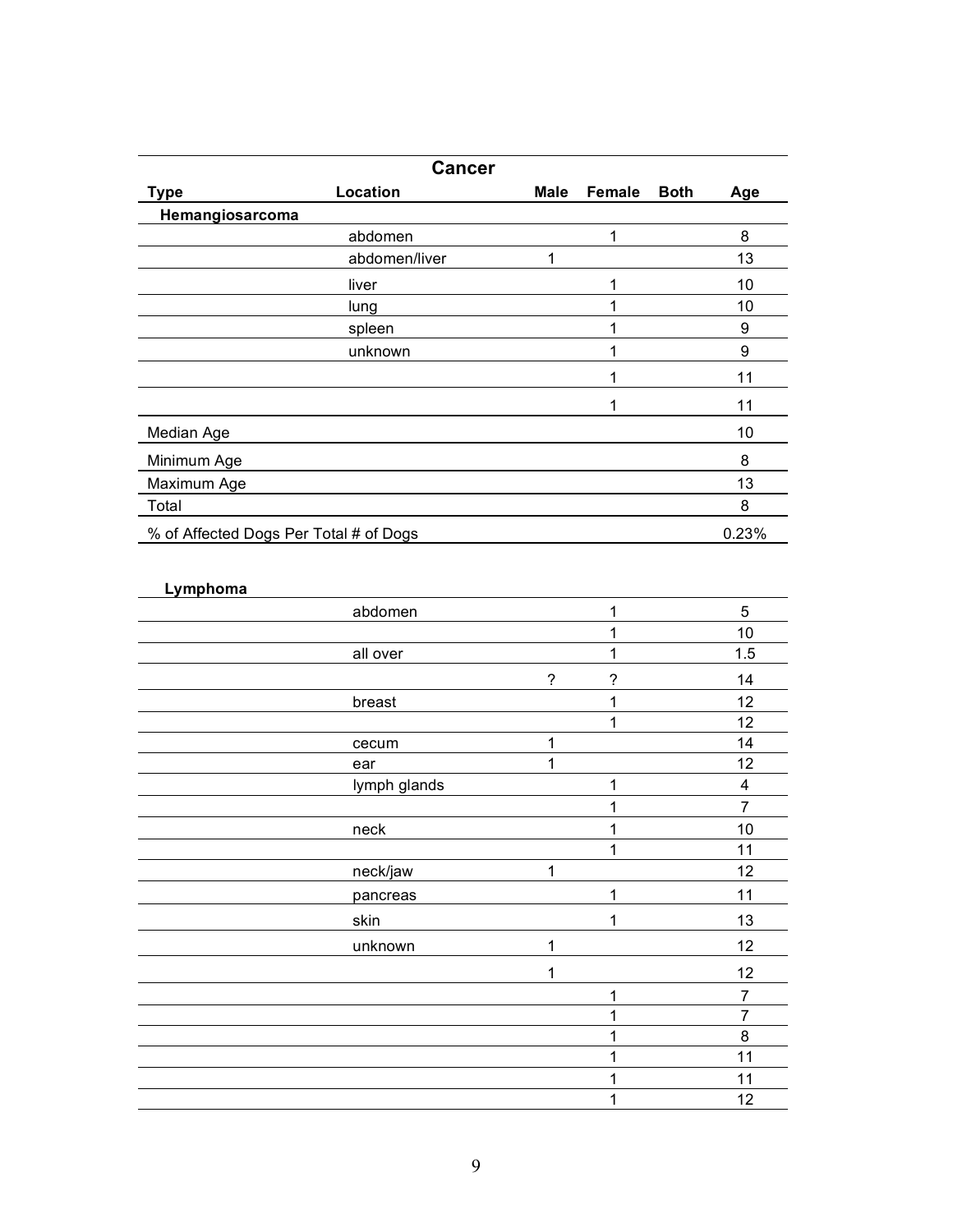|                                        |  | 13    |
|----------------------------------------|--|-------|
|                                        |  | 12    |
| Median Age                             |  | 11    |
| Minimum Age                            |  | 2     |
| Maximum Age                            |  | 14    |
| Total                                  |  | 26    |
| % of Affected Dogs Per Total # of Dogs |  | 0.74% |
|                                        |  |       |

#### **Mast Cell Tumors**

| abdomen                                | $\mathbf 1$ |   |   | 10               |
|----------------------------------------|-------------|---|---|------------------|
| all over                               |             | 1 |   | 10               |
| anal apocrine gland                    | 1           |   |   | 12               |
| anus                                   | 1           |   |   | 10               |
| arm pit                                | 1           |   |   | 10               |
| breast                                 |             | 1 |   | $\boldsymbol{9}$ |
|                                        |             | 1 |   | 12               |
| breast/liver/gut                       |             |   | 1 | 6                |
| by tail                                | 1           |   |   | 8                |
| chest                                  |             | 1 |   | $6\phantom{1}$   |
| colon                                  |             | 1 |   | 10               |
| ear/lip                                | 1           |   |   | $6\phantom{1}$   |
| heart                                  |             | 1 |   | $\overline{7}$   |
| hip                                    |             | 1 |   | 10               |
| intestine                              |             | 1 |   | 13               |
| lungs                                  |             | 1 |   | 4                |
| mammary system                         |             | 1 |   | 11               |
| rear leg                               |             | 1 |   | 1.5              |
| shoulder                               |             | 1 |   | 0.75             |
| sinus                                  |             | 1 |   | 2                |
| stomach                                |             | 1 |   | 13               |
| unknown                                | 1           |   |   | 8                |
|                                        |             | 1 |   | 10               |
|                                        |             | 1 |   | 11               |
|                                        |             | 1 |   | 14               |
| Median Age                             |             |   |   | 10               |
| Minimum Age                            |             |   |   | 9 months         |
| Maximum Age                            |             |   |   | 14               |
| Total                                  |             |   |   | 26               |
| % of Affected Dogs Per Total # of Dogs |             |   |   | 0.74%            |

#### **Melanoma**

| back      |  |      |  |
|-----------|--|------|--|
| chest     |  |      |  |
| inner lip |  |      |  |
| mouth     |  | 11 h |  |
|           |  |      |  |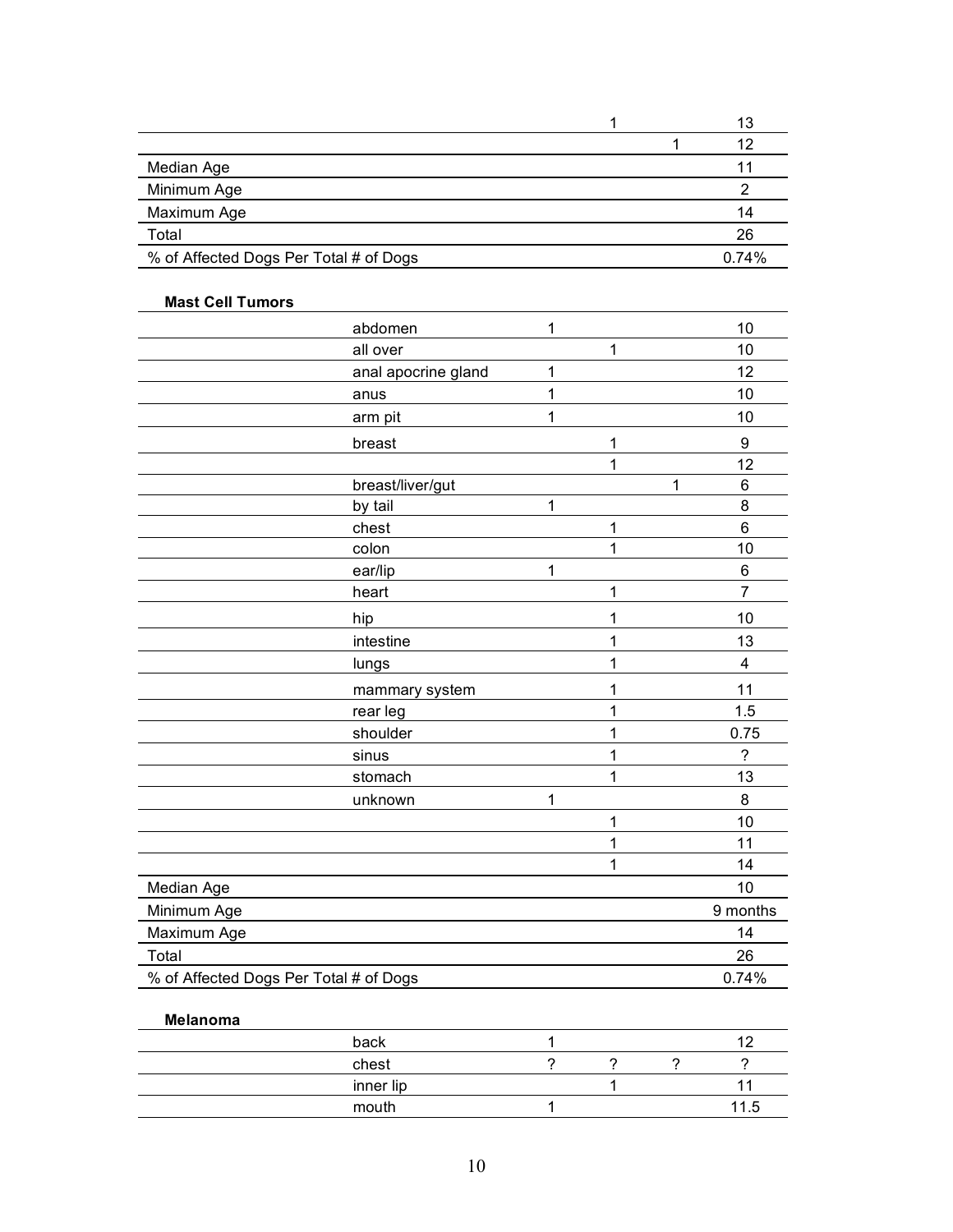|                                        | shoulder   | 5     |
|----------------------------------------|------------|-------|
|                                        | testicular | 10    |
|                                        | tongue     | 10    |
|                                        | unknown    |       |
|                                        |            | 10    |
|                                        |            | 13    |
| Median Age                             |            | 10    |
| Minimum Age                            |            | 5     |
| Maximum Age                            |            | 13    |
| Total                                  |            | 10    |
| % of Affected Dogs Per Total # of Dogs |            | 0.28% |

#### **Osteosarcoma**

| OJITUJU LUMIN                          |            |       |
|----------------------------------------|------------|-------|
|                                        | chest      | 13    |
|                                        | hips/spine | 9     |
|                                        | jaw        | 12    |
|                                        |            |       |
| Median Age                             |            | 12    |
| Minimum Age                            |            | 9     |
| Maximum Age                            |            | 13    |
| Total                                  |            |       |
| % of Affected Dogs Per Total # of Dogs |            | 0.08% |

### **Squamous Cell Tumors**

|                                        | anus     | ٠ | 13             |
|----------------------------------------|----------|---|----------------|
|                                        | ear      |   | 13             |
|                                        |          |   | 4              |
|                                        | heart    |   | 10             |
|                                        | jaw      |   | 12             |
|                                        | neck     |   | 4              |
|                                        | shoulder |   | $\overline{2}$ |
|                                        | side     |   | 9              |
|                                        | unknown  |   | 15             |
|                                        |          |   | 6              |
| Median Age                             |          |   | 10             |
| Minimum Age                            |          |   | $\overline{2}$ |
| Maximum Age                            |          |   | 15             |
| Total                                  |          |   | 10             |
| % of Affected Dogs Per Total # of Dogs |          |   | 0.28%          |
|                                        |          |   |                |

| l Total # Cancer Disorders               | 83    |
|------------------------------------------|-------|
| │ % of Affected Dogs Per Total # of Dogs | 2.35% |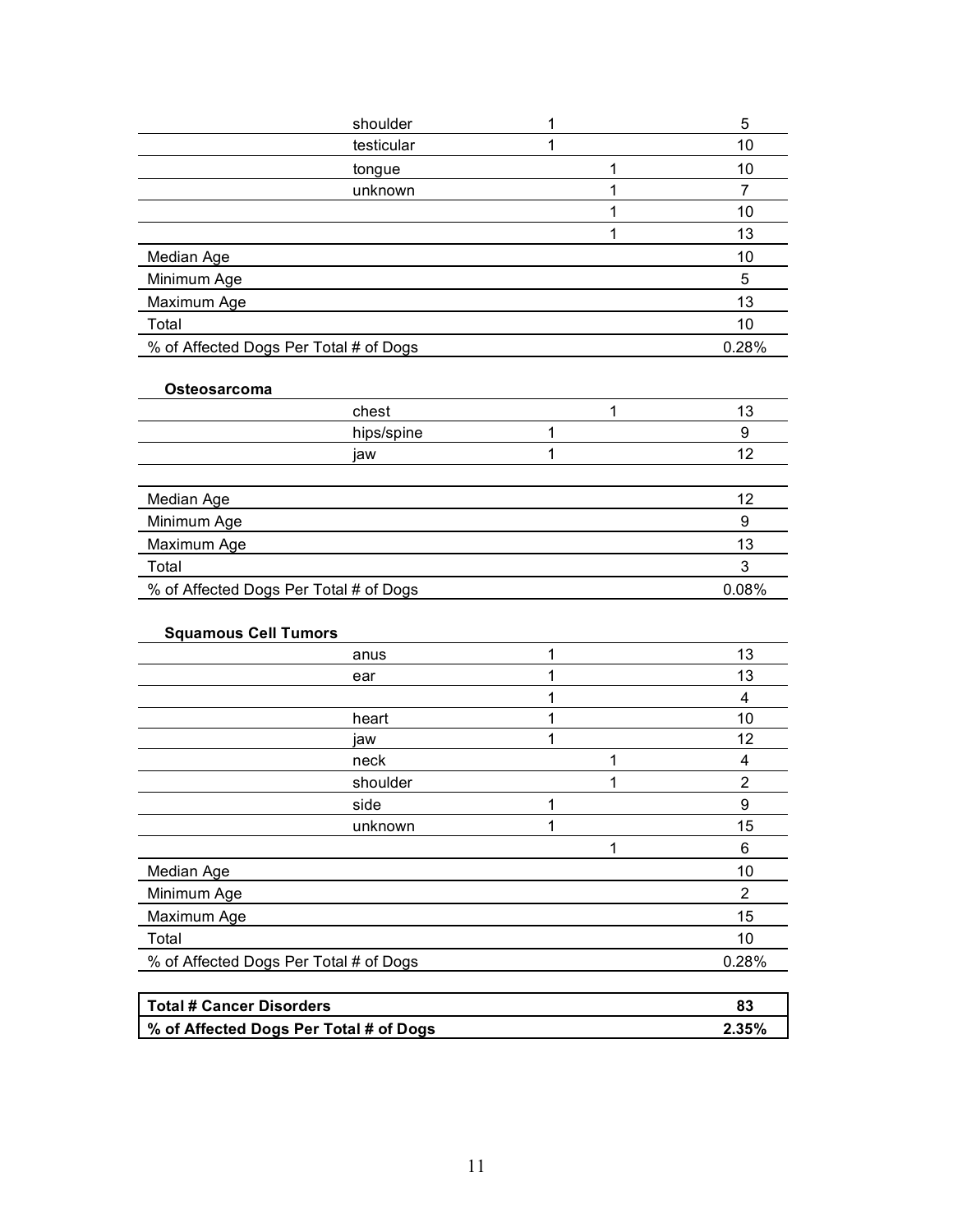| <b>Benign Tumors</b>                   |               |             |        |             |       |
|----------------------------------------|---------------|-------------|--------|-------------|-------|
| <b>Type</b>                            | Location      | <b>Male</b> | Female | <b>Both</b> | Age   |
| Adenoma                                |               |             |        |             |       |
|                                        | mammary gland |             |        |             |       |
| Median Age                             |               |             |        |             | 11    |
| Minimum Age                            |               |             |        |             | 11    |
| Maximum Age                            |               |             |        |             | 11    |
| Total                                  |               |             |        |             |       |
| % of Affected Dogs Per Total # of Dogs |               |             |        |             | 0.03% |

| <b>Fatty</b>                           |                  |   |   |   |                |
|----------------------------------------|------------------|---|---|---|----------------|
|                                        | abdomen          |   |   | 1 | 10             |
|                                        | back             |   | 1 |   | 9              |
|                                        | belly            | 1 |   |   | 14             |
|                                        |                  | 1 |   |   | 15             |
|                                        |                  | 1 |   |   | 7              |
|                                        | body             |   |   | 1 | 9              |
|                                        | chest            | 1 |   |   | 7              |
|                                        |                  |   | 1 |   | 10             |
|                                        | leg              |   | 1 |   | 4              |
|                                        | lower back       |   | 1 |   | 6              |
|                                        | mammary glands   |   | 1 |   | 14             |
|                                        | neck             |   | 1 |   | 9              |
|                                        | ribs             | 1 |   |   |                |
|                                        | shoulder         |   | 1 |   | 8              |
|                                        | side             |   | 1 |   | 7              |
|                                        | sternum          | 1 |   |   | 10             |
|                                        | stomach/back leg |   | 1 |   | 7              |
|                                        | torso            |   | 1 |   | 10             |
|                                        | under front legs | 1 |   |   | 12.5           |
|                                        | unknown          |   |   | 1 | 7              |
| Median Age                             |                  |   |   |   | 9              |
| Minimum Age                            |                  |   |   |   | $\overline{4}$ |
| Maximum Age                            |                  |   |   |   | 15             |
| Total                                  |                  |   |   |   | 23             |
| % of Affected Dogs Per Total # of Dogs |                  |   |   |   | 0.65%          |

### **Histiocytoma**

| ear/neck/tongue |  |
|-----------------|--|
| left forelimb   |  |
| flank/other     |  |
| unknown         |  |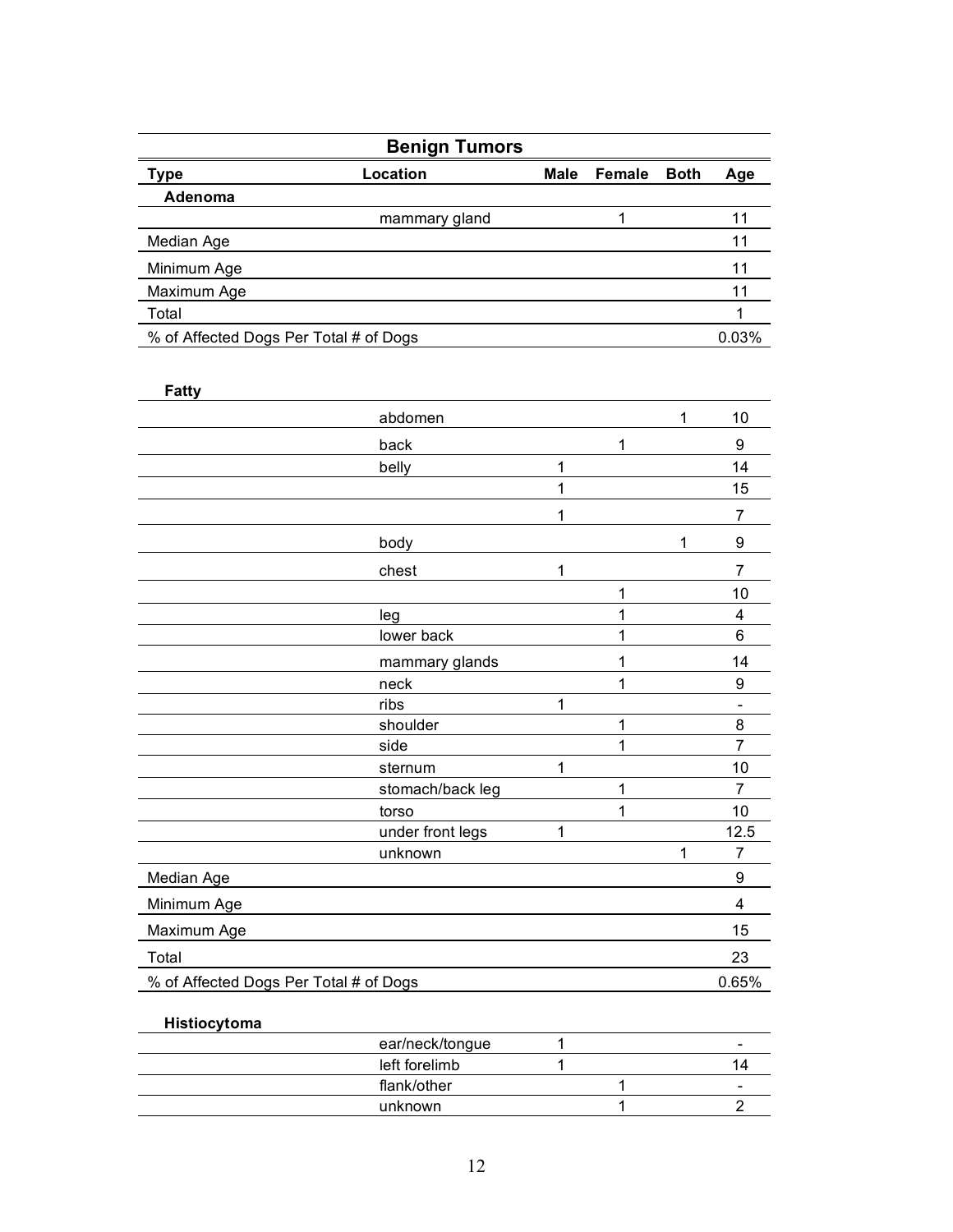|                                        | side                      |       |
|----------------------------------------|---------------------------|-------|
|                                        | base of tail              |       |
|                                        | tail/upper right hind leg |       |
| Median Age                             |                           |       |
| Minimum Age                            |                           |       |
| Maximum Age                            |                           |       |
| Total                                  |                           |       |
| % of Affected Dogs Per Total # of Dogs |                           | 0.20% |

| Lipoma                                 |                    |   |                |
|----------------------------------------|--------------------|---|----------------|
|                                        | neck/chest/sides   | 1 | 12             |
|                                        | torso              |   | 7              |
|                                        | left upper thigh   | 1 | 7              |
|                                        | between ribs & hip | 1 |                |
|                                        | chest              |   | 14             |
|                                        | rib                | 1 | 13.5           |
|                                        | back/stifle        |   |                |
|                                        | everywhere         |   | 8              |
|                                        | upper lip          |   | $\overline{2}$ |
|                                        | hip                |   |                |
|                                        | head/neck/thigh    |   |                |
|                                        | shoulder           |   |                |
|                                        |                    |   |                |
| Median Age                             |                    |   | 8              |
| Minimum Age                            |                    |   | 2              |
| Maximum Age                            |                    |   | 14             |
| Total                                  |                    |   | 13             |
| % of Affected Dogs Per Total # of Dogs |                    |   | 0.37%          |

#### **Mole**

| www                                    |       |
|----------------------------------------|-------|
| chest/lip                              |       |
| Median Age                             |       |
| Minimum Age                            |       |
| Maximum Age                            |       |
| Total                                  |       |
| % of Affected Dogs Per Total # of Dogs | 0.03% |

#### **Plasma Cell**

|             | mouth |  | 7.5 |
|-------------|-------|--|-----|
|             |       |  |     |
| Median Age  |       |  |     |
| Minimum Age |       |  | 7.5 |
| Maximum Age |       |  | 9   |
| Total       |       |  |     |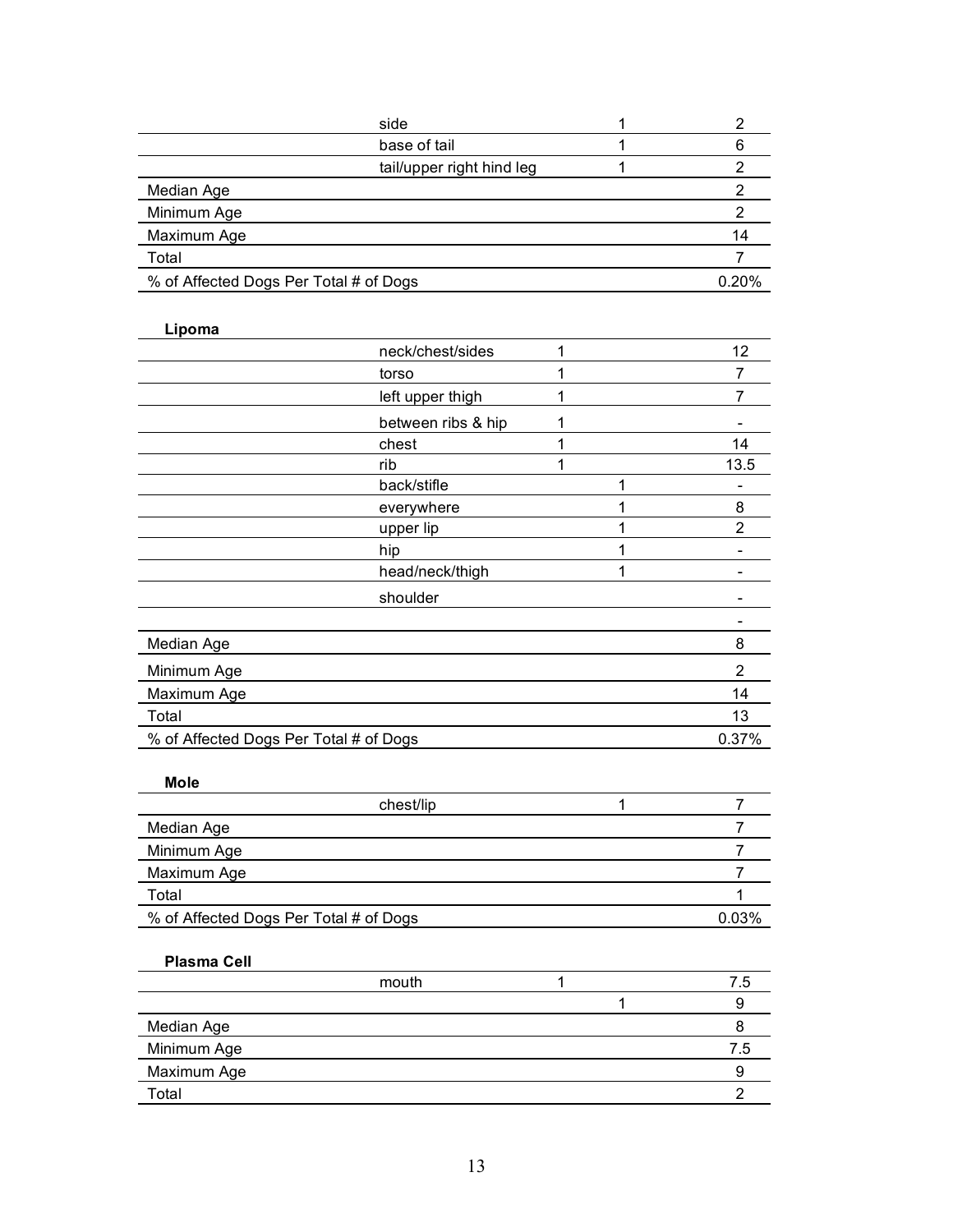### % of Affected Dogs Per Total # of Dogs 0.06%

#### **Sebaceous**

| ,,,,,,,,,,,                            |          |       |
|----------------------------------------|----------|-------|
|                                        | all over |       |
|                                        | back     |       |
| Median Age                             |          |       |
| Minimum Age                            |          |       |
| Maximum Age                            |          | 14    |
| Total                                  |          |       |
| % of Affected Dogs Per Total # of Dogs |          | 0.06% |
|                                        |          |       |

#### **Sebaceous Adenoma**

| various                                |          |
|----------------------------------------|----------|
| Median Age                             |          |
| Minimum Age                            |          |
| Maximum Age                            |          |
| Total                                  |          |
| % of Affected Dogs Per Total # of Dogs | $0.03\%$ |

#### **Skin**

|                                        | under chin |       |
|----------------------------------------|------------|-------|
|                                        | ear/back   |       |
| Median Age                             |            | 6.5   |
| Minimum Age                            |            |       |
| Maximum Age                            |            | 10    |
| Total                                  |            |       |
| % of Affected Dogs Per Total # of Dogs |            | 0.06% |
|                                        |            |       |

### **Skin tags**

|                                        | various |       |
|----------------------------------------|---------|-------|
| Median Age                             |         |       |
| Minimum Age                            |         |       |
| Maximum Age                            |         |       |
| Total                                  |         |       |
| % of Affected Dogs Per Total # of Dogs |         | 0.03% |

#### **Unknown**

| around nipple |  |
|---------------|--|
| back          |  |
| bowel         |  |
| breast        |  |
|               |  |
|               |  |
| chest         |  |
| ear           |  |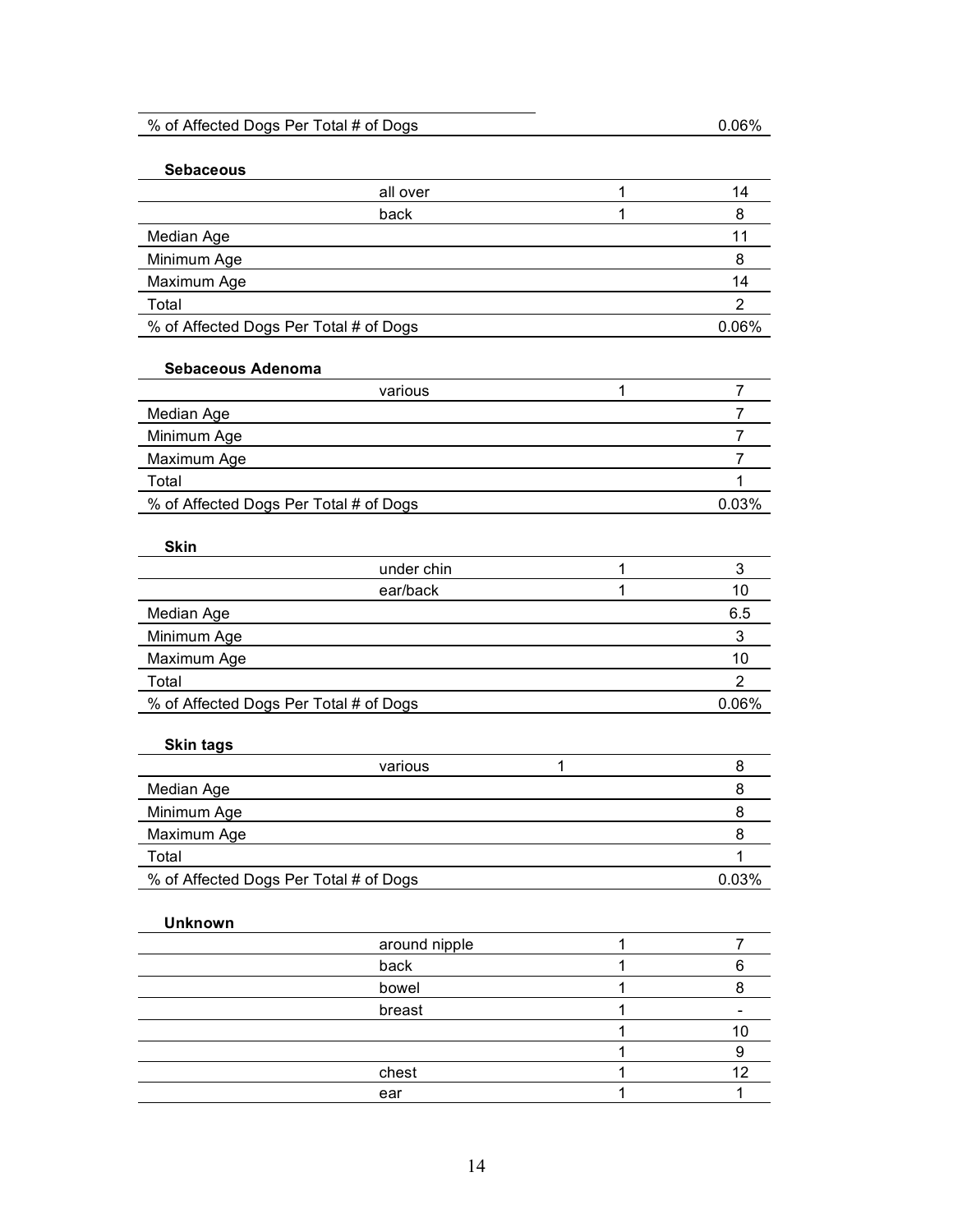|                                        | ear drum              |   |   | 1 | $\blacksquare$ |
|----------------------------------------|-----------------------|---|---|---|----------------|
|                                        | ear/back leg          |   | 1 |   | 4              |
|                                        | elbow                 | 1 |   |   | 4              |
|                                        | face/lip/anal area    | 1 |   |   | 8              |
|                                        | inside front foot     | 1 |   |   |                |
|                                        | intestine             |   | 1 |   | 10             |
|                                        | leg                   |   | 1 |   | $\overline{7}$ |
|                                        | mammary               |   | 1 |   | 8              |
|                                        |                       |   | 1 |   |                |
|                                        |                       |   | 1 |   | 13.5           |
|                                        |                       |   | 1 |   | 13.5           |
|                                        | mammary gland         |   | 1 |   | 9.5            |
|                                        |                       |   | 1 |   | 13             |
|                                        | mouth                 | 1 |   |   | 11             |
|                                        | neck                  | 1 |   |   | 6              |
|                                        |                       |   | 1 |   | 11             |
|                                        |                       | 1 |   |   |                |
|                                        | neck/lip              | 1 |   |   | 10             |
|                                        | right front pad       |   | 1 |   | 6              |
|                                        | roof of mouth         | 1 |   |   | 5              |
|                                        | shoulder              | 1 |   |   | $\overline{2}$ |
|                                        |                       |   | 1 |   |                |
|                                        | teats                 |   | 1 |   | 10             |
|                                        | under tail/on stomach |   | 1 |   | 12             |
|                                        | unknown               | 1 |   |   | 16             |
|                                        |                       |   | 1 |   |                |
| Median Age                             |                       |   |   |   | 9              |
| Minimum Age                            |                       |   |   |   | 1              |
| Maximum Age                            |                       |   |   |   | 16             |
| Total                                  |                       |   |   |   | 35             |
| % of Affected Dogs Per Total # of Dogs |                       |   |   |   | 0.99%          |
| <b>Warts</b>                           |                       |   |   |   |                |

| face/neck/back                         | د:1      |
|----------------------------------------|----------|
| Median Age                             | 13       |
| Minimum Age                            | 13       |
| Maximum Age                            | 13       |
| Total                                  |          |
| % of Affected Dogs Per Total # of Dogs | $0.03\%$ |
|                                        |          |

| Total # Benign Tumors                    |       |
|------------------------------------------|-------|
| │ % of Affected Dogs Per Total # of Dogs | 2.52% |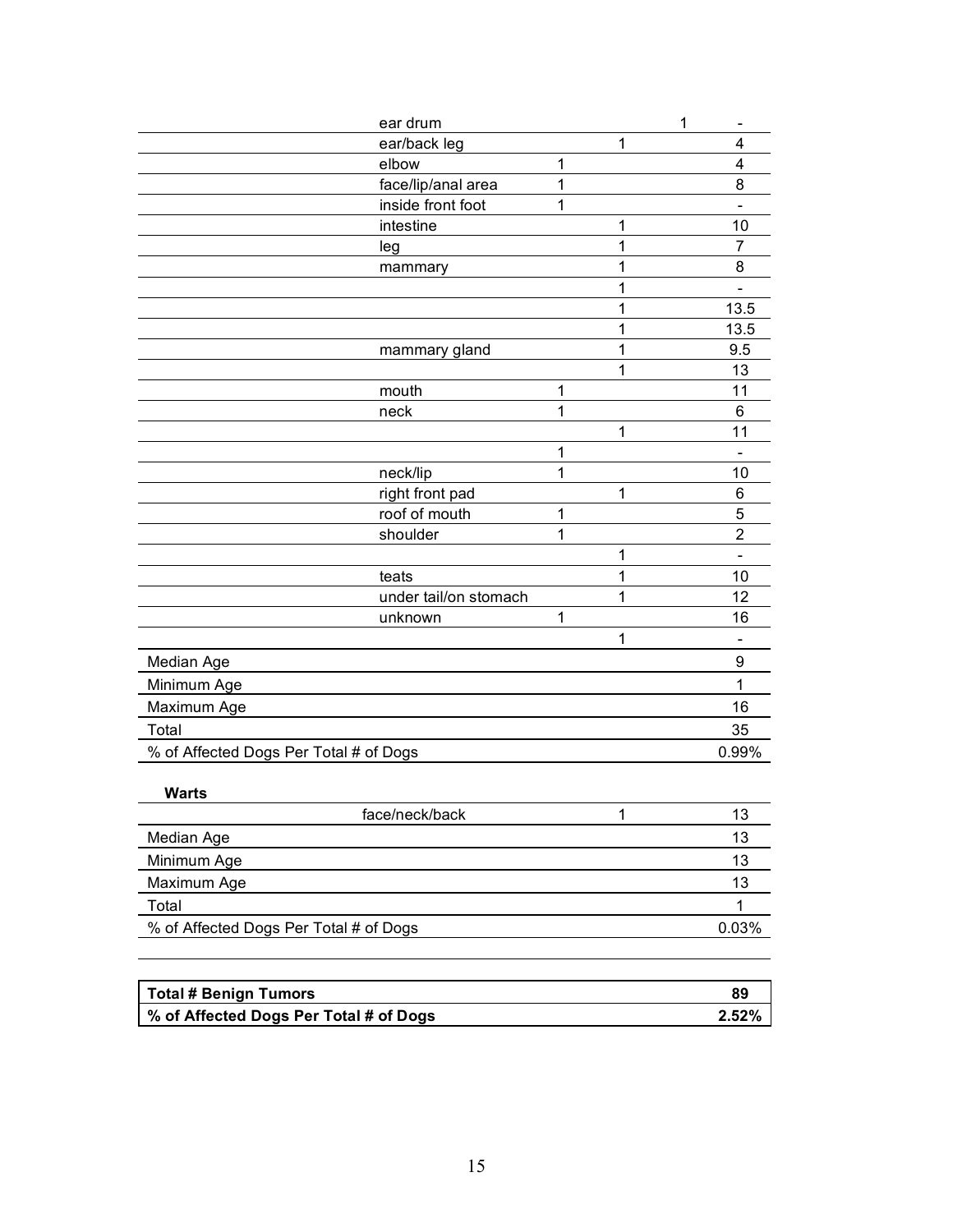| Cardiovascular            |       |                |      |             |            |          |                              |                          |                          |       |                         |
|---------------------------|-------|----------------|------|-------------|------------|----------|------------------------------|--------------------------|--------------------------|-------|-------------------------|
|                           |       | <b>COLOR</b>   |      |             | <b>SEX</b> |          |                              | <b>AGE</b>               |                          |       |                         |
|                           | Solid | Parti          | Unk. | <b>Male</b> | Female     | Unk.     | <b>Median</b>                | Min.                     | Max.                     | Total | $\%$<br><b>Affected</b> |
| Cardiomyopathy            | 4     | 9              |      | 8           | 6          | 0        | 5                            |                          | 12                       | 14    | 0.40%                   |
| Heart murmur              | 15    | 30             | 5    | 27          | 19         | 4        | 6                            | 0                        | 15                       | 50    | 1.41%                   |
| Patent ductus arter.      | 0     | $\overline{2}$ | 0    | 2           | 0          | 0        | $\qquad \qquad -$            | $\overline{\phantom{0}}$ | -                        | 2     | 0.06%                   |
| Tetralogy of fallot       | 0     | 0              | 0    | 0           | 0          | 0        | $\overline{\phantom{a}}$     |                          | -                        | 0     | $0.00\%$                |
| Ventr. Septal Defects     |       | 2              | 0    | 3           | 0          | 0        | $\qquad \qquad \blacksquare$ | -                        | $\overline{\phantom{a}}$ | 3     | 0.08%                   |
| <b>Pulmonary Stenosis</b> |       | 2              |      |             |            | 2        | 12                           | 5                        | 13                       | 4     | 0.11%                   |
| <b>Subaortic Stenosis</b> | 0     | 2              | 0    | 2           | $\Omega$   | $\Omega$ | 0.11                         | 0.10                     | 0.12                     | 2     | 0.06%                   |

# **Dermatology**

| <b>Allergies</b> |                   | # of Cases              |
|------------------|-------------------|-------------------------|
|                  | skin              | 24                      |
|                  | Demodex           | 15                      |
|                  | fleas             | 14                      |
|                  | unspecified food  | 12                      |
|                  | itchy/watery eyes | 9                       |
|                  | grass             | 8                       |
|                  | trees             | 8                       |
|                  | seasonal          | 6                       |
|                  | yeasty ears       | 6                       |
|                  | dust/dust mites   | 5                       |
|                  | corn              | $\overline{\mathbf{4}}$ |
|                  | pollen            | $\overline{\mathbf{4}}$ |
|                  | poultry           | $\overline{\mathbf{4}}$ |
|                  | wheat             | 4                       |
|                  | beef              | $\mathbf{3}$            |
|                  | dairy products    | $\overline{2}$          |
|                  | inhalants         | $\overline{2}$          |
|                  | lamb              | $\overline{2}$          |
|                  | soy               | $\overline{2}$          |
|                  | unspecified grain | $\overline{2}$          |
|                  | blood allergies   | 1                       |
|                  | cat fur           | 1                       |
|                  | cockroaches       | 1                       |
|                  | detergents        | 1                       |
|                  | dry nose          | 1                       |
|                  | ear medication    | 1                       |
|                  | mosquitoes        | 1                       |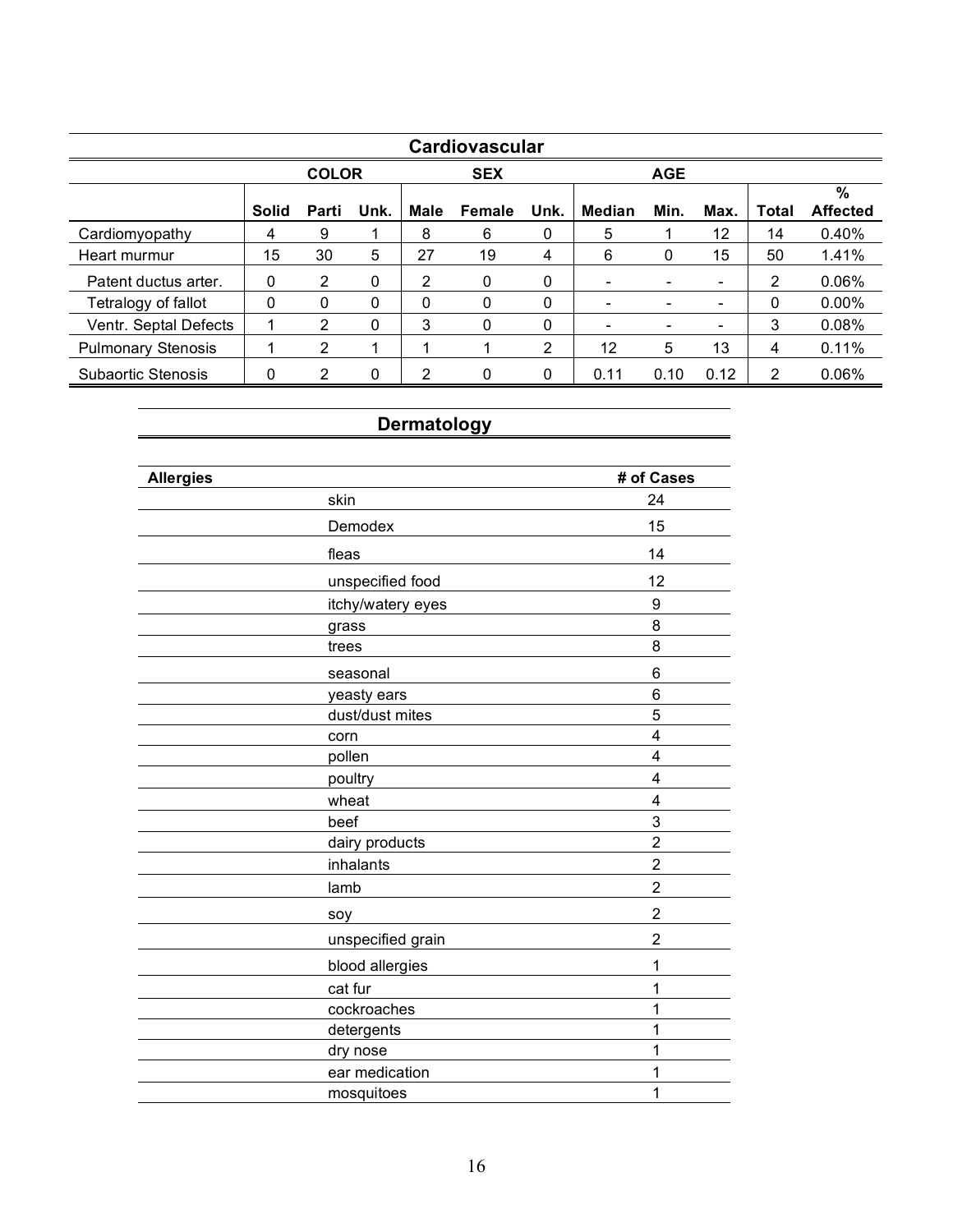|                                        | off shore winds |       |
|----------------------------------------|-----------------|-------|
|                                        | spiders/bees    |       |
|                                        | staph           |       |
|                                        | yeast infection |       |
| <b>Total</b>                           |                 | 147   |
| % of Affected Dogs Per Total # of Dogs |                 | 4.16% |

| Autoimmune                             |                                     | # of Cases |
|----------------------------------------|-------------------------------------|------------|
|                                        | Histeocytomas                       | 2          |
|                                        | Addisons                            |            |
|                                        | <b>Clotting Disorder</b>            |            |
|                                        | <b>Cracked Nose</b>                 |            |
|                                        | ITTP                                |            |
|                                        | Lupus                               |            |
|                                        | Nasal Discoid Lupus                 |            |
|                                        | Non-Systemic Lupus                  |            |
|                                        | Rare Skin Cancer                    |            |
|                                        | Severe Ear/Vulva Yeast<br>Infection | 1          |
|                                        | Skin Lesions from                   |            |
|                                        | spaying/hormones                    | 1          |
| Total                                  |                                     | 12         |
| % of Affected Dogs Per Total # of Dogs |                                     | 0.34%      |
| Other skin/coat problems               |                                     | 41         |
| % of Affected Dogs Per Total # of Dogs |                                     | 1.16%      |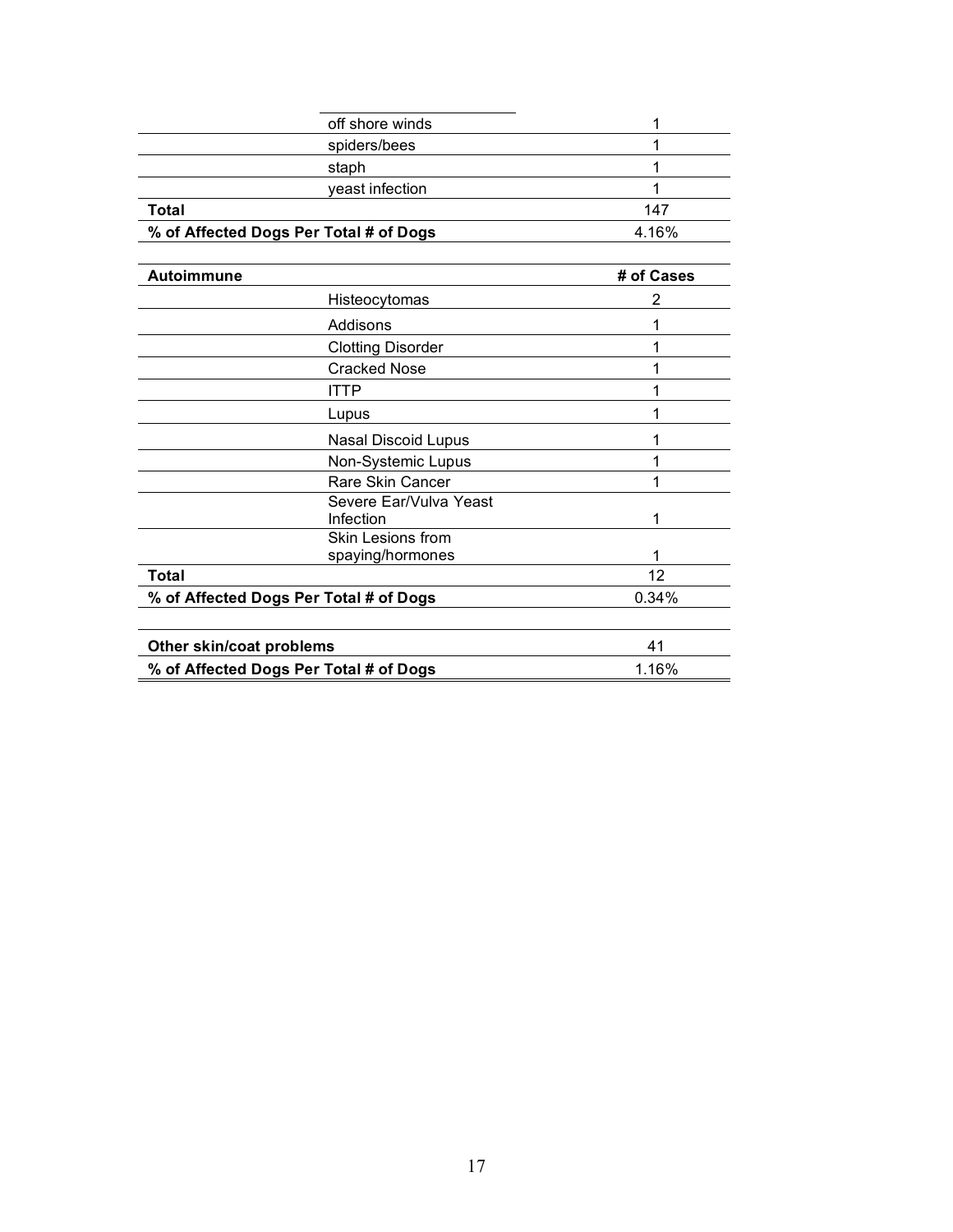| <b>Ears</b>                                          |            |  |
|------------------------------------------------------|------------|--|
|                                                      |            |  |
| <b>Congenital Deafness:</b>                          | # of Cases |  |
| One Ear                                              | 62         |  |
| <b>Both Ears</b>                                     | 33         |  |
| Unknown Ears                                         | 6          |  |
| Solid Colored                                        | 1          |  |
| Parti Colored                                        | 77         |  |
| Unknown Color                                        | 23         |  |
| <b>BAER Tested</b>                                   | 118        |  |
| <b>Total Deaf</b>                                    | 101        |  |
| % of Affected Dogs Per Total # of Dogs               | 2.86%      |  |
| <b>Total # BAER Tested Dogs</b>                      | 1521       |  |
| If deaf, produced:                                   |            |  |
| Incomplete Masks                                     | 44         |  |
| <b>Blue Eyes</b>                                     | 12         |  |
| <b>Chronic Ear Infections</b>                        | 291        |  |
| <b>Other Ear Problems</b>                            | 56         |  |
| % Affected Per Total # of Dogs w/ Other Ear Problems | 1.58%      |  |

| <b>Endocrine</b> |  |
|------------------|--|
|                  |  |

|                                       | <b>Median Age</b> | <b>Male</b> | <b>Female</b>  | Total | % of Affected Dogs |
|---------------------------------------|-------------------|-------------|----------------|-------|--------------------|
| Addison's Disease                     | 6                 | 5           | 6              | 11    | 0.31%              |
| Autoimmune Hemolytic Anemia           |                   | 10          | 15             | 25    | 0.71%              |
| <b>Cushings Disease</b>               | 9                 | 3           | 3              | 6     | 0.17%              |
| <b>Diabetes Mellitus</b>              | 10                | 1           | $\mathfrak{p}$ | 3     | 0.08%              |
| Hypothyroidism                        | 4                 | 17          | 34             | 51    | 1.44%              |
| Liver Disease/Failure                 | 9                 | 4           | 6              | 10    | 0.28%              |
| Lupus (Systemic)                      | 2                 | ?           | ?              | 1     | 0.03%              |
| Pemphigus                             |                   |             |                | 0     |                    |
| Pancreatic Insufficiency              | 10                | 2           | 5              | 7     | 0.20%              |
| Polyarthritis                         | 4                 |             | 5              | 6     | 0.17%              |
| Thrombocytopenia                      | 9                 |             | 6              | 7     | 0.20%              |
|                                       |                   |             |                |       |                    |
| <b>Other Immune Mediated Diseases</b> |                   |             |                | 9     | 0.25%              |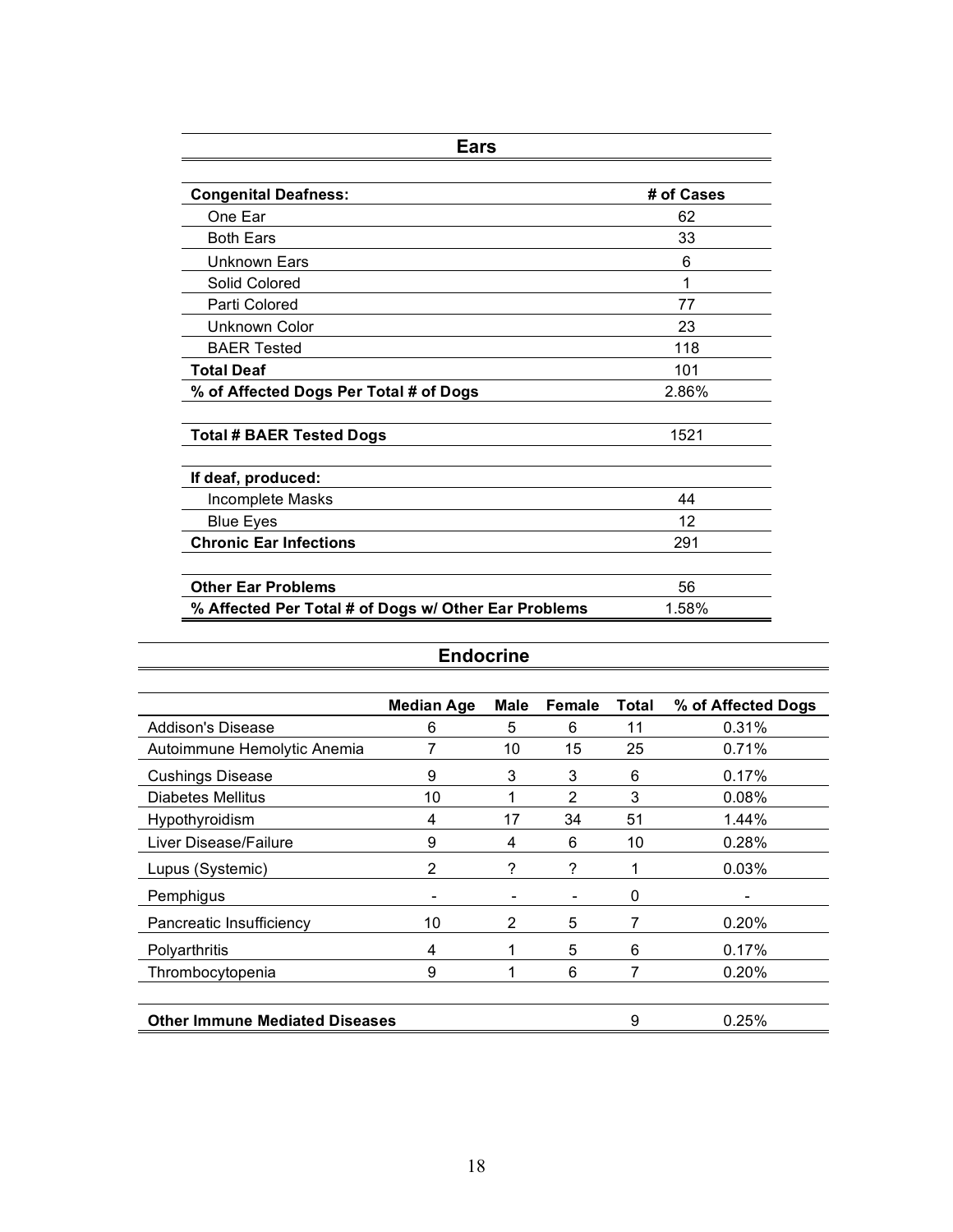| <b>Eyes</b>                            |             |                |
|----------------------------------------|-------------|----------------|
|                                        |             |                |
| PRCD:                                  |             |                |
| Median Age                             |             | 6              |
| <b>ACVO Confirmed</b>                  |             | 46             |
| <b>Total Cases</b>                     |             | 56             |
| % of Affected Dogs                     |             | 1.58%          |
|                                        |             |                |
| <b>Cataracts:</b>                      |             |                |
| Median Age                             |             | 9              |
| <b>ACVO Confirmed</b>                  |             | 55             |
| Solid Colored                          |             | 19             |
| Parti Colored                          |             | 96             |
| <b>Both</b>                            |             | $\overline{2}$ |
| <b>Total Cases</b>                     |             | 117            |
| % of Affected Dogs                     |             | 3.31%          |
|                                        |             |                |
| <b>Blue Eyes:</b>                      |             |                |
| One Eye                                |             | 19             |
| <b>Both Eyes</b>                       |             | 9              |
| <b>Unknown Eyes</b>                    |             | 4              |
| Partial                                |             | 26             |
| Complete                               |             | 6              |
| <b>Total</b>                           |             | 32             |
| % of Affected Dogs                     |             | 0.90%          |
|                                        |             |                |
| Keratoconjunctivitis:                  |             |                |
| Median Age                             |             | 9              |
| <b>Total Cases</b>                     |             | 37             |
| % of Affected Dogs                     |             | 1.05%          |
|                                        |             |                |
| Testing:                               | # of Owners |                |
| <b>CERF'd Annually</b>                 | 251         | 51.5%          |
| <b>Board Certified Ophthalmologist</b> | 284         | 58.3%          |
|                                        |             |                |
| <b>Other Eye Problems</b>              | 71          | 2.01%          |
|                                        |             |                |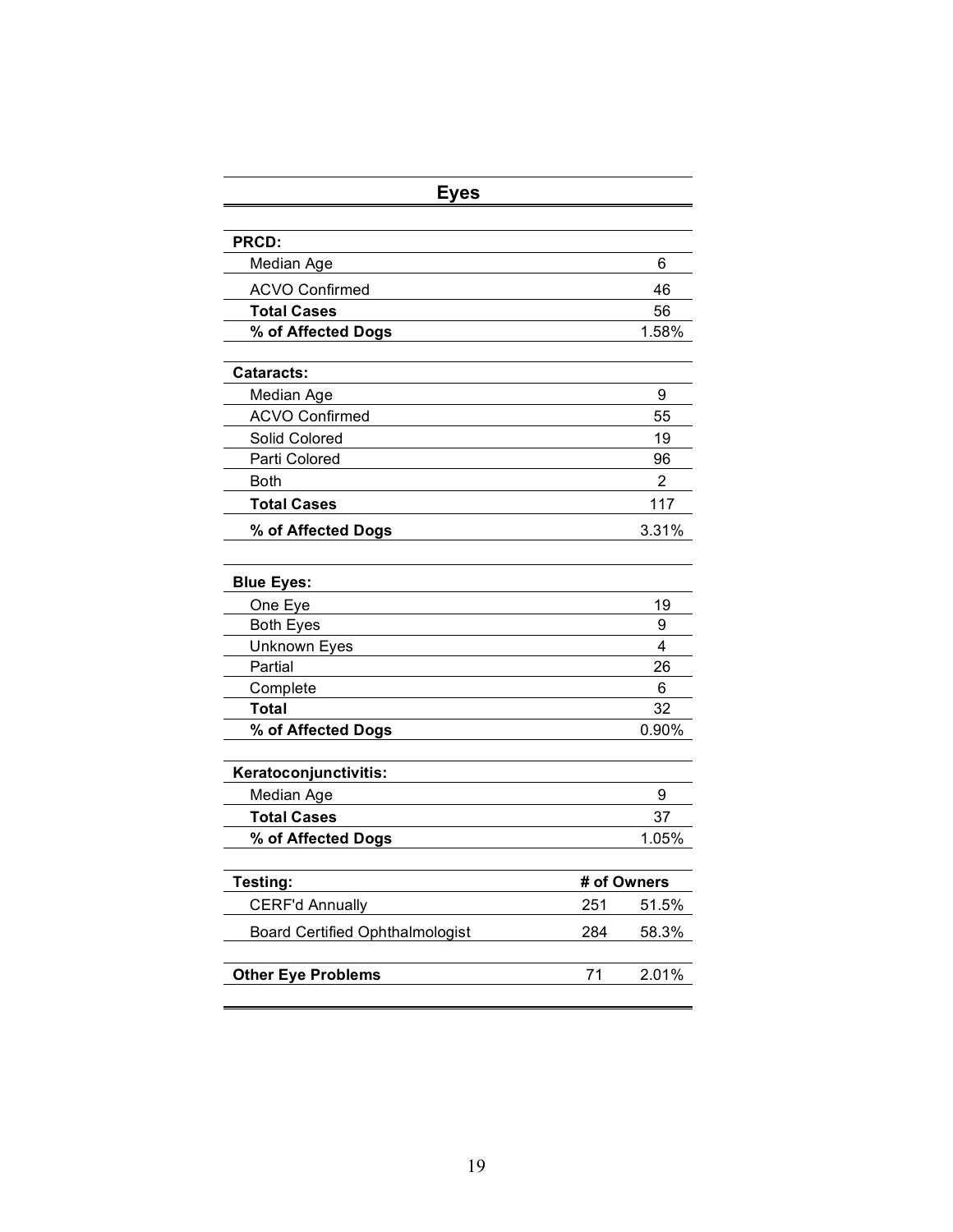| Gastroenterology             |              |                    |  |  |
|------------------------------|--------------|--------------------|--|--|
|                              | <b>Total</b> | % of Affected Dogs |  |  |
| <b>Bloat</b>                 | 9            | 0.25%              |  |  |
| Irritable Bowel Syndrome     | 31           | 0.88%              |  |  |
| <b>Other Gastro Problems</b> | 16           | 0.45%              |  |  |
|                              |              |                    |  |  |
| <b>Neurology</b>             |              |                    |  |  |

| <b>Seizures</b>                 |       |
|---------------------------------|-------|
| Males                           | 33    |
| Females                         | 31    |
| <b>Unknown Sex</b>              | 4     |
| Solid Colored                   | 4     |
| Parti Colored                   | 50    |
| Unknown Color                   | 9     |
| Median Age at Onset             | 6     |
| Maintained on an anticonvulsant | 13    |
| <b>Total</b>                    | 68    |
| % of Affected Dogs              | 1.92% |

| <b>Teeth &amp; Mouth</b> |  |  |  |
|--------------------------|--|--|--|
|--------------------------|--|--|--|

| <b>Bite Problems</b>              | Total | % of Affected Dogs |
|-----------------------------------|-------|--------------------|
| Undershot                         | 142   | 4.01%              |
| Overshot                          | 34    | 0.96%              |
| Wrv                               | 41    | 1.16%              |
| <b>Unknown</b>                    | 53    | 1.50%              |
| <b>Total Bite Problems</b>        | 270   | 7.63%              |
|                                   |       |                    |
| <b>Missing Teeth</b>              | 6     | 0.17%              |
| Extra Teeth                       | 31    | 0.88%              |
| <b>Retained Deciduous Teeth</b>   | 134   | 3.79%              |
| Lip Fold Infection                | 219   | 6.19%              |
|                                   |       |                    |
| <b>Other Tooth/Mouth Problems</b> | 56    | 1.58%              |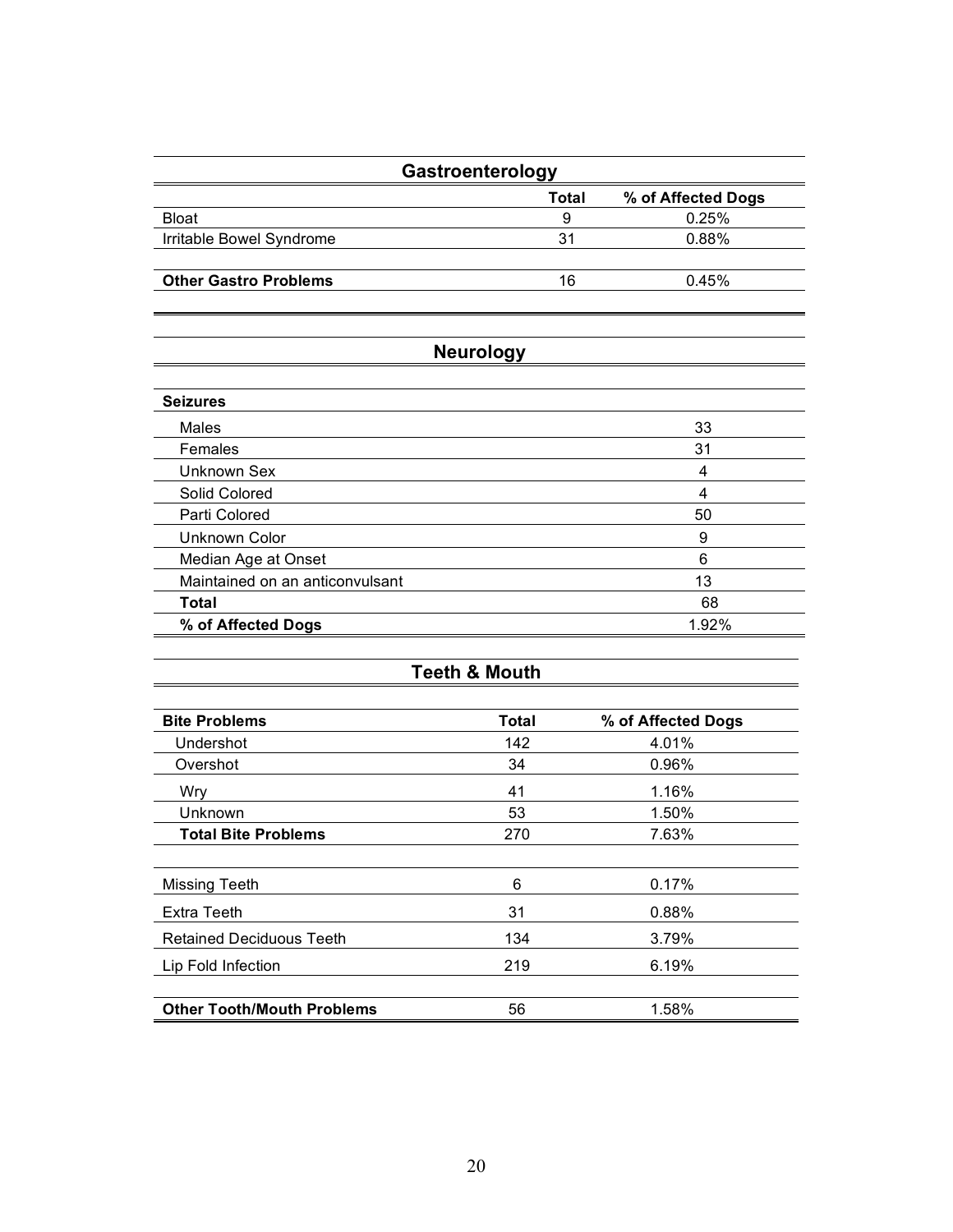# **Temperament**

| <b>Aggression</b>                 | Total | % of Affected Dogs |
|-----------------------------------|-------|--------------------|
| People                            | 31    | 0.88%              |
| Other dogs                        | 99    | 2.80%              |
| Solid Colored                     | 31    |                    |
| Parti Colored                     | 64    |                    |
| Unknown Color                     | 15    |                    |
| Total                             | 110   | 3.11%              |
| <b>Shyness</b>                    |       |                    |
| Solid Colored                     | 31    |                    |
| Parti Colored                     | 78    |                    |
| Unknown Color                     | 16    |                    |
| Total                             | 125   | 3.53%              |
| <b>Other Temperament Problems</b> | 34    | 0.96%              |

# **Urinary Tract (Kidney)**

| <b>Bladder Disease</b>            | <b>Total</b> | % of Affected Dogs |
|-----------------------------------|--------------|--------------------|
| <b>Stones</b>                     | 16           | 0.45%              |
| Crystals                          | 39           | 1.10%              |
|                                   |              |                    |
| <b>Familial Renal Disease</b>     |              |                    |
| Median Age at Onset               | 1.5          |                    |
| Solid Colored                     |              |                    |
| Parti Colored                     | 9            |                    |
| Unknown Color                     |              |                    |
| Total # Cases                     | 11           | 0.31%              |
|                                   |              |                    |
| <b>Unspecified Kidney Disease</b> | 20           | 0.57%              |
|                                   |              |                    |
| <b>Other Urinary Problems</b>     | 36           | $1.02\%$           |